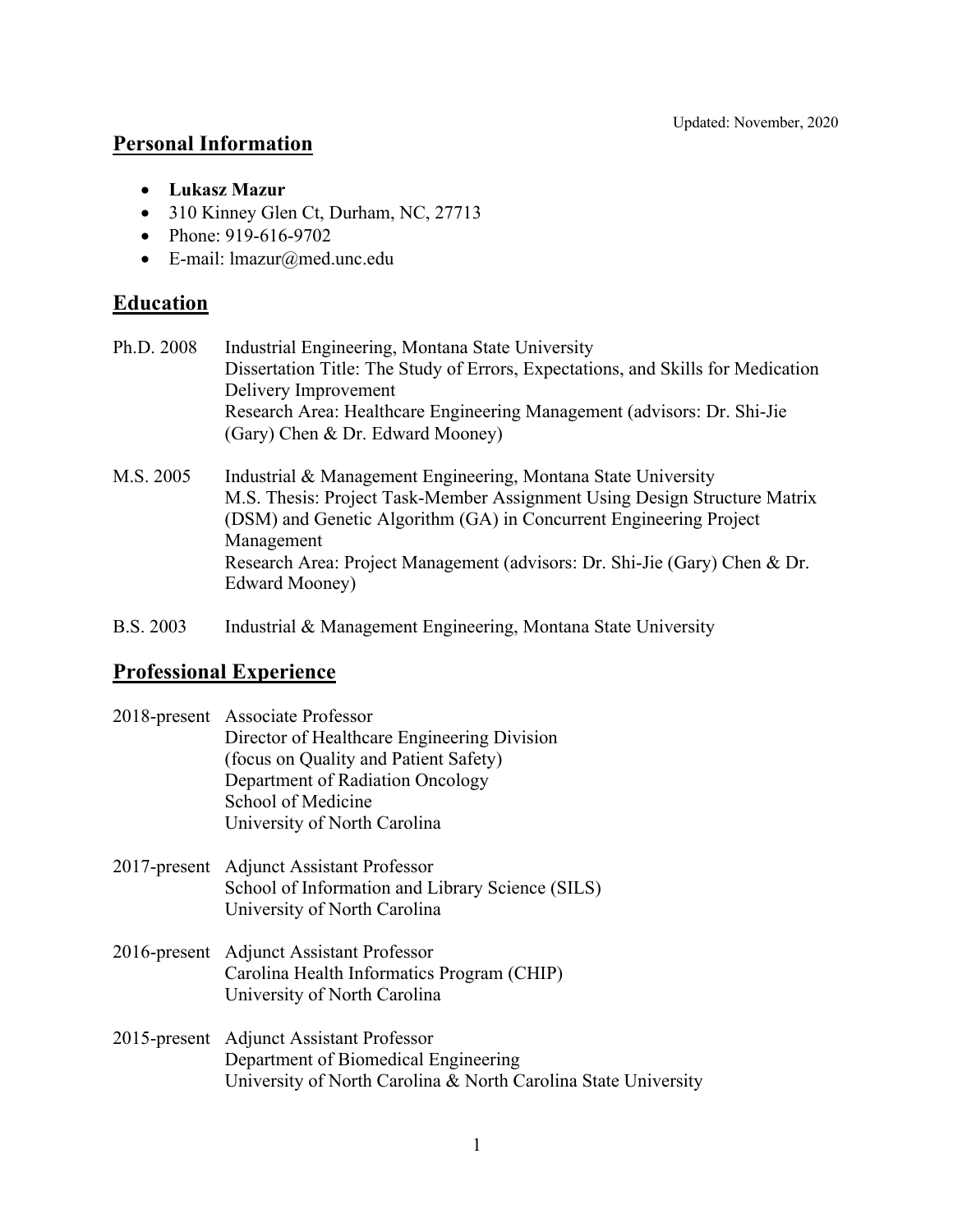| 2014-present Assistant Professor            |
|---------------------------------------------|
| Director of Healthcare Engineering Division |
| (focus on Quality and Patient Safety)       |
| Department of Radiation Oncology            |
| School of Medicine                          |
| University of North Carolina                |

- 2013-present Adjunct Assistant Professor Department of Health Policy and Management School of Public Health University of North Carolina
- 2011-2014 Research Assistant Professor Department of Radiation Oncology School of Medicine University of North Carolina
- 2010-2011 Assistant Professor & Assistant Director of Applied Research Industry Expansion Solutions \* North Carolina State University
- 2009-2010 Senior Extension Improvement Engineer Industry Expansion Solutions \* North Carolina State University
- 2008-2009 Extension Improvement Specialist Industry Expansion Solutions \* North Carolina State University
- 2005-2008 Process Improvement Engineer Bozeman Deaconess Hospital \*\* Bozeman, Montana

\* Industry Expansion Solutions (formerly known as Industrial Extension Service) is the US 'oldest' (founded in 1955) and first of its kind engineering-based unit in the US focused on partnerships with business, industry, education and government to provide cutting-edge expertise, research, and technology. Industry Expansion Solutions is the designated state agency for the federal National Institute of Standards and Technology (NIST) and Manufacturing Extension Partnership (MEP). The Industrial Extension Service does not offer a tenure track.

\*\* Bozeman Deaconess Hospital is now part of Bozeman Health with services that extend throughout southwestern Montana. The health system is comprised of two hospitals, several specialty treatment centers, a network of physician and urgent care clinics, outpatient treatment facilities, retirement and assisted living facilities, all staffed by hundreds of doctors, nurses, medical assistants, technologists, specialists, experts of many varieties and dedicated professionals.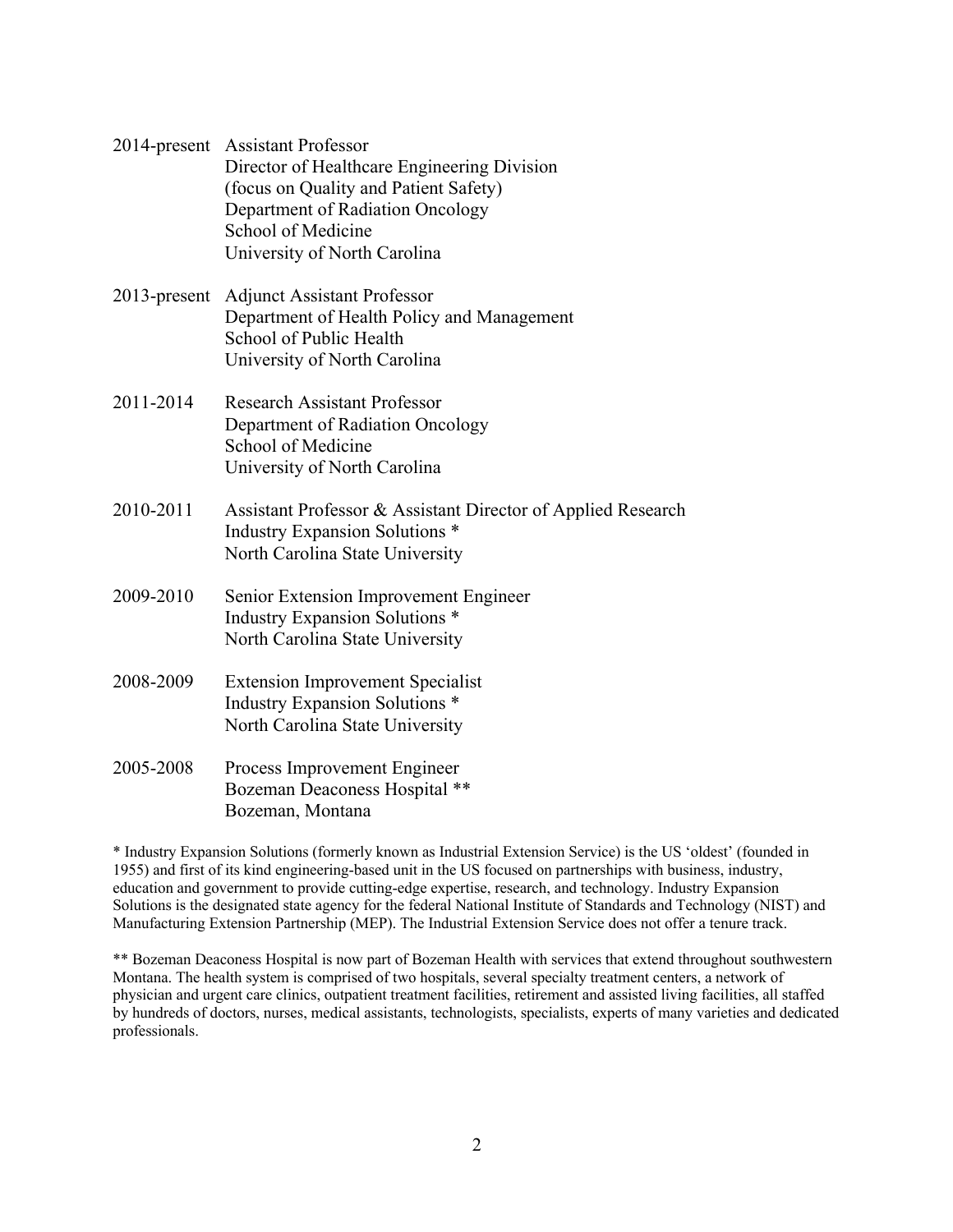# **Honors and Awards**

Invited Keynote Speaker:

| ASRHM Risk Management Annual Meeting, San Antonio, TX.                |
|-----------------------------------------------------------------------|
| IHI Patient Safety Congress, Virtual Conference.                      |
| AHRQ National Web Conference on Patient Safety Culture.               |
| AMA Annual Physician Wellbeing Conference, Charlotte, NC.             |
| Engineering Lean Six-Sigma Conference, Atlanta, GA.                   |
| AHRQ National Web Conference Reducing Provider Burden through Better- |
| Health IT Design.                                                     |
|                                                                       |

Manuscript Awards:

- 2015 Best of ASTRO: Mazur LM, Mosaly P, Tracton G, Taylor K, Johnson K, Comitz E, Adams R, Chera B, Marks L. Quantitative assessment of the utility of safety barriers. American Society for Therapeutic Radiology and Oncology (ASTRO), 57th Annual Conference.
- 2012 Best Paper of the Year from the American Society of Engineering Management: Mazur LM, McCreery J, Rothenberg L. Facilitating lean learning and behaviors in hospitals during the early stages of lean implementation. *Engineering Management Journal*. 24(1):11-22, 2012.

University of North Carolina at Chapel Hill:

2015 Junior Faculty Development Award, Office of the Executive Vice Chancellor and Provost, funds provided from IBM and R.J. Reynolds Industries, Inc. (\$7.5K) 2013 Innovation Pilot Award Recipient, School of Medicine Center for Innovation (\$50K).

North Carolina State University:

- 2012 Induction into the Academy of Outstanding Faculty Engaged in Extension (Only winners of the college-level Outstanding Extension Service Award are eligible for membership into the Academy of Outstanding Faculty Engaged in Extension (AOFEE). Only two faculty may be nominated from Corporate Extension Service. Eight new members can be selected annually from the pool of 25 college- and unit-level extension outstanding service nominees, based on thematically driven categories, which reflect issues and concerns of critical interest to the citizens of the state). 2012 Outstanding Extension Service Award Recipient (Recognizes outstanding extension, engagement, and economic development activities. They are directly parallel in intent to the University's Outstanding Teaching Awards. They are not intended to recognize personal activities unrelated to the individual's work area or University sponsored programs).
- 2011 Alumni Outstanding Extension and Outreach Award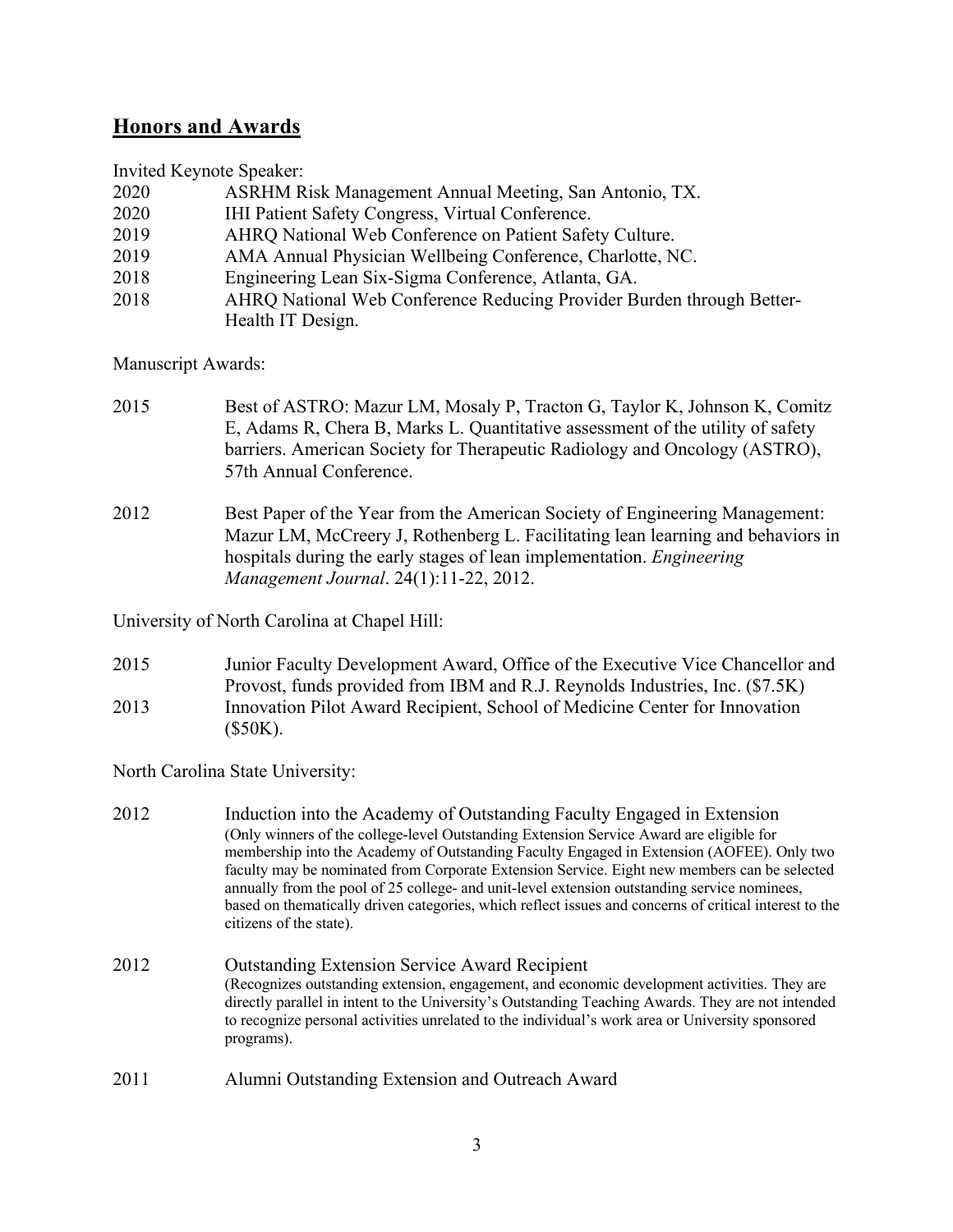(Honors faculty who excel in extension and outreach. The funding support for these awards comes from the North Carolina license plate program, \$4K).

Montana State University:

| 2018 | Induction into the Hall of Fame, Athletics – Tennis Team (Assistant Coach) |
|------|----------------------------------------------------------------------------|
| 2011 | Induction into the Hall of Fame, Athletics – Tennis Team (Player)          |

### **Bibliography**

### **Books**

**1.** Marks LM and **Mazur LM**, with contributions from Chera B and Adams R. *Engineering Patient Safety in Radiation Oncology*, in CRC Press: Taylor and Francis Group. 2015.

### **Book Chapters**

- **1. Mazur LM**, Marks LB, Das S, McGurk R, Adapa K, Amos A, Gu D, Shultz B, and Chera B. *Patient Safety*, In: Wolters Kluwer Health: 5th Edition of Khan's Treatment Planning in Radiation Oncology. Chapter 1, pp. 1-25, 2021.
- **2. Mazur LM**, Keefe M, and Adams R. *Culture of Safety*, In: Washington and Leaver: Principles and Practice of Radiation Therapy. 4th edition. Chapter 18, pp. 350-365, 2014.
- **3. Mazur LM**, McCreery J, Helmlinger TR, Kumar D, and Hofmann D. Engaging Hospital Employees in Continuous Quality Improvement Efforts: Development of Theoretical Model, In: Oczkowska R, and Mikula B. Knowledge, Economy, and Society: Challenges of the Contemporary World, Cracow University of Economics, Poland, Chapter 18, pp. 623-636, 2011.
- **4.** Chera B, **Mazur LM**, Mosaly P, Marks LM. *Error Avoidance*, In: Perez & Brady's Principles and Practice of Radiation Oncology.7th edition. 2018. Chapter 102, 44 pages.

#### **Referred Articles (\* indicates my supervisory role of the leading author):**

- **1.** \*Kratzke I, Woods L, Adapa K, Kapadia MR, **Mazur L**. The Sociotechnical Factors Associated with Burnout in General Surgery Residents: A Qualitative Systematic Review. Accepted to *Journal of Surgical Education.*
- **2.** Mosaly PR, Adams R, Gregg T, Dooley J, Adapa K, Nuamah JK, Marks LB, **Mazur LM**. Impact of Workspace Design on Radiation Therapist Technicians' Physical Stressors, Mental Workload, Situational Awareness and Performance. *Practical Radiation Oncology.* 11(1):e3 e10. 2021. https://doi.org/10.1016/j.prro.2020.07.002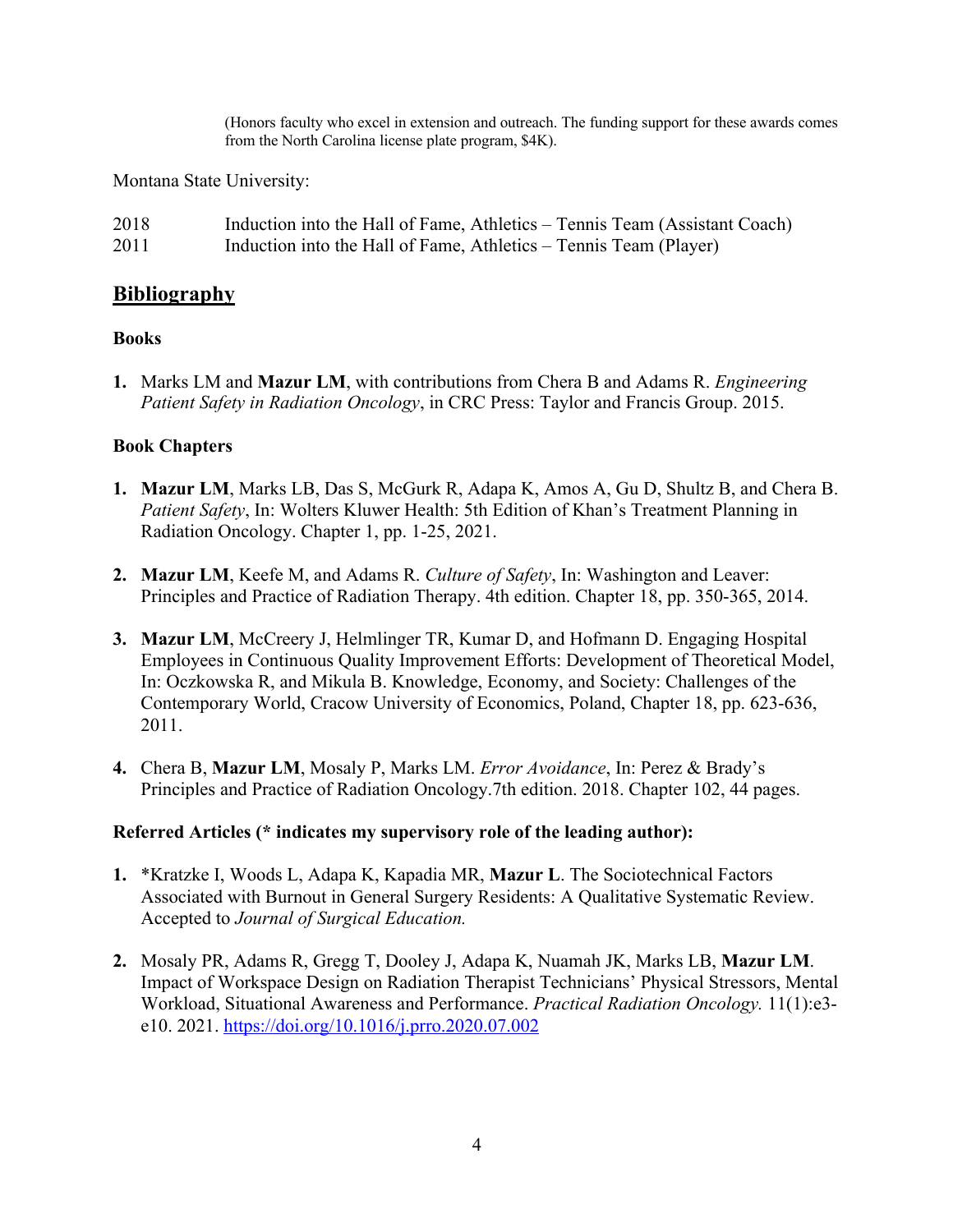- **3.** Cambell A, Mattoni M, Yefimov, MN, Adapa K, **Mazur LM**. Improving Cognitive Workload in Radiation Therapists: A Pilot EEG Neurofeedback Study. Frontiers in Psychology. 11:3246, 2020. doi.org/10.3389/fpsyg.2020.571739
- **4. Mazur LM**, Adams R, Mosaly P, Stiegler M, Nuamah J, Adapa K, Chera B, Marks LB. Impact of Simulation-based Training on Radiation Therapy Therapists Workload, Situation Awareness, and Performance. *Advances in Radiation Oncology.* 5(6):1106-1114. 2020. https://doi.org/10.1016/j.adro.2020.09.008
- **5.** \*Nuamah JK, Mosaly PR, Adams R, Adapa K, Chera BS, Marks LM, **Mazur LM**. Assessment of Radiation Therapy Technologist's Workload and Situation Awareness: Monitoring Two vs. Three Collocated Display Monitors. *Advances in Radiation Oncology.* 6(1): 100572. 2021. doi: 10.1016/j.adro.2020.09.012
- **6.** Nuamah JK, Adapa K, **Mazur LM**. Electronic health records (EHR) simulation-based training: a scoping review protocol. *BMJ Open*, 10:e036884. 2020. doi:10.1136/bmjopen-2020-036884
- **7.** \*Mullins B**, Mazur LM**, Amos A, Schreiber E, Marks L, Chen R, Shen C, Lawrence M, Dance M, Chera B. Common Error Pathways in Cyberknife Radiation Therapy. *Frontiers in Oncology*. 10:1077. 2020. doi: 10.3389/fonc.2020.01077
- **8.** \*Judy G, Lindsay D, Mullins T, Mosaly P, Chera B, **Mazur LM**. Incorporating Human-Factors and Classification System (HFACS) into Analysis of Reported Near-misses and Incidents in Radiation Oncology. *Practical Radiation Oncology*. September 14, 2019 [published on-line ahead of print]. doi.org/10.1016/j.prro.2019.09.005
- **9.** \*Mullins B, McGurk R, Ronald W, McLeod R, Amos An PhD3; Gu D, Chera S, Marks L, Das S, **Mazur LM.** Human Error Bowtie Analysis to Enhance Patient Safety in Radiation Oncology. *Practical Radiation Oncology*. 9(6):465-478, 2019. doi.org/10.1016/j.prro.2019.06.022
- **10. Mazur LM**, Stokes S, McCreery J. Lean-Thinking: Implementation and Measurement in Healthcare Settings. *Engineering Management Journal*. 31(3):193-206, 2019. doi:10.1080/10429247.2019.1605957
- **11.** Pillai M, Adapa K, Das K, **Mazur L**, Dooley J, Marks L, Thompson R, Chera B. Utilizing AI to Improve Quality and Safety of Radiation Therapy. *Journal of the American College of Radiology.* 16(9):1267-1272, 2019.
- **12.** Walburn T, Wang K, Sud S, Zakrzewski A, Roehm R, Sutton S, Tan X, Adams R, **Mazur LM**, Marks LB, Chera BS. A Prospective Analysis of Radiation Oncologist Compliance With Early Peer Review Recommendations. Int J Radiat Oncol Biol Phys. 104(3):494-500, 2019. doi: 10.1016/j.ijrobp.2019.02.036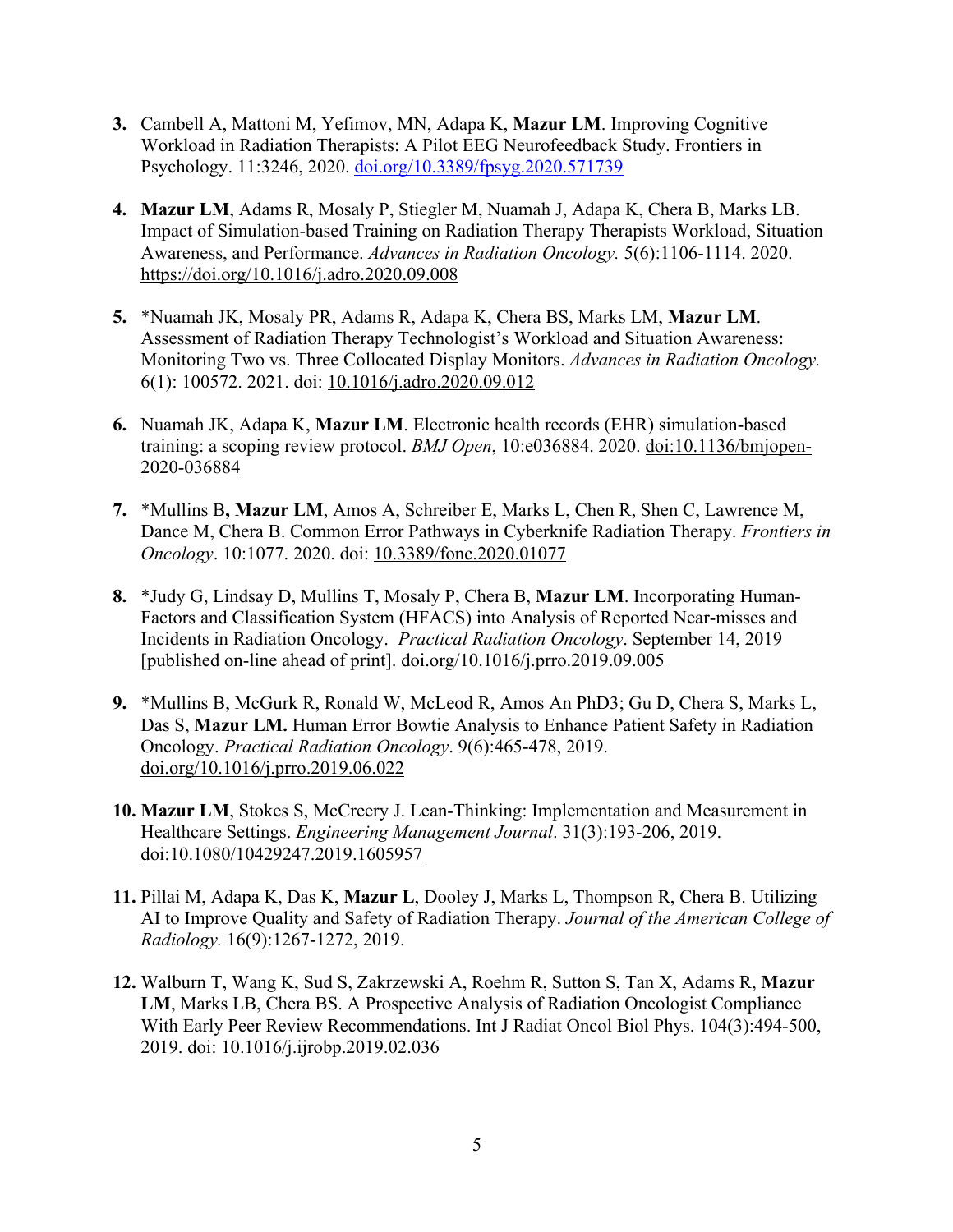- **13.** \*Howell C , Tracton G, Amos A, Chera C, Marks LB, **Mazur LM**. Predicting Radiation Therapy Process Reliability Using Voluntary Incident Learning System Data. *Practical Radiation Oncology.* 9:e210-e217, 2019. doi.org/10.1016/j.prro.2018.11.012
- **14.** \*Mosaly R, Guo H, **Mazur LM**. Toward Better Understanding of Task Difficulty during Physicians' Interaction with Electronic Health Record System (EHRs). *International Journal of Human-Computer Interaction*. 35(20):1883-1891, 2019. doi.org/10.1080/10447318.2019.1575081
- **15. Mazur LM**, Mosaly PR, Moore C, Marks L. Association of the Usability of Electronic Health Records With Cognitive Workload and Performance Levels Among Physicians. *JAMA Netw Open.* 2(4):e191709, 2019. doi:10.1001/jamanetworkopen.2019.1709
- **16.** \*Tracton G, **Mazur LM**, Mosaly P, Marks L, Chera B, Adams R, Das S. Developing and Assessing Electronic Checklists for Safety Mindfulness, workload, and performance. *Practical Radiation Oncology*. 3(2):197-204, 2018. doi.org/10.1016/j.prro.2018.05.001
- **17. Mazur LM**, Marks L, McLeod R, Karwowski W, Mosaly P, Tracton G, Adams R, Hoyle L, Das S, Chera B. Promoting Safety Mindfulness: Recommendations for the Design and Use of Simulation-based Training in Radiation Therapy. *Advances in Radiation Oncology*. 3(2):197- 204, 2018 doi.org/10.1016/j.adro.2018.01.002
- **18.** \*Mosaly P, **Mazur LM**, Fei Y, Guo H, Merck D, Moore C, Marks L, Mostafa J. Relating Task Demand, Mental Effort and Task Difficulty with Physicians' Performance during Interactions with Electronic Health Records (EHRs). *International Journal of Human-Computer Interaction*. 34(5):467-475, 2018. doi.org/10.1080/10447318.2017.1365459
- **19.** \*Judy G, Mosaly P, **Mazur LM,** Tracton G, Marks L, Chera B. Identifying Factors and Root Causes Associated with Near Miss or Safety Incidents in Patients Treated with Radiotherapy: A Case-control Analysis. *Journal of Oncology Practice*. 13(8):e683-693, 2017. doi.org/10.1200/JOP.2017.021121
- **20. Mazur LM**, Mosaly P, Chera B, Tracton G, Stiegler M, Marks L. Improving Radiation Oncology Providers' Workload and Performance: Can Simulation-based Training Help? *Practical Radiation Oncology*. 7(5):e309-e316, 2017. doi.org/10.1016/j.prro.2017.02.005
- **21.** \*Mosaly P, **Mazur LM**, Marks L. Quantification of Baseline Pupillary Response and Task-Evoked Pupillary Response During Constant and Incremental Task Load. *Ergonomics*. 60(10):1369-1375, 2017. doi.org/10.1080/00140139.2017.1288930
- **22. Mazur LM**, Johnson K, Pooya P, Chadwick J, McCreery J. Incorporating Lean Exploration Loops into Healthcare Facility Design: Programming Phase. *Health Environments Research & Design Journal*. 10(3):116-130, 2017. doi.org/10.1177/1937586716680063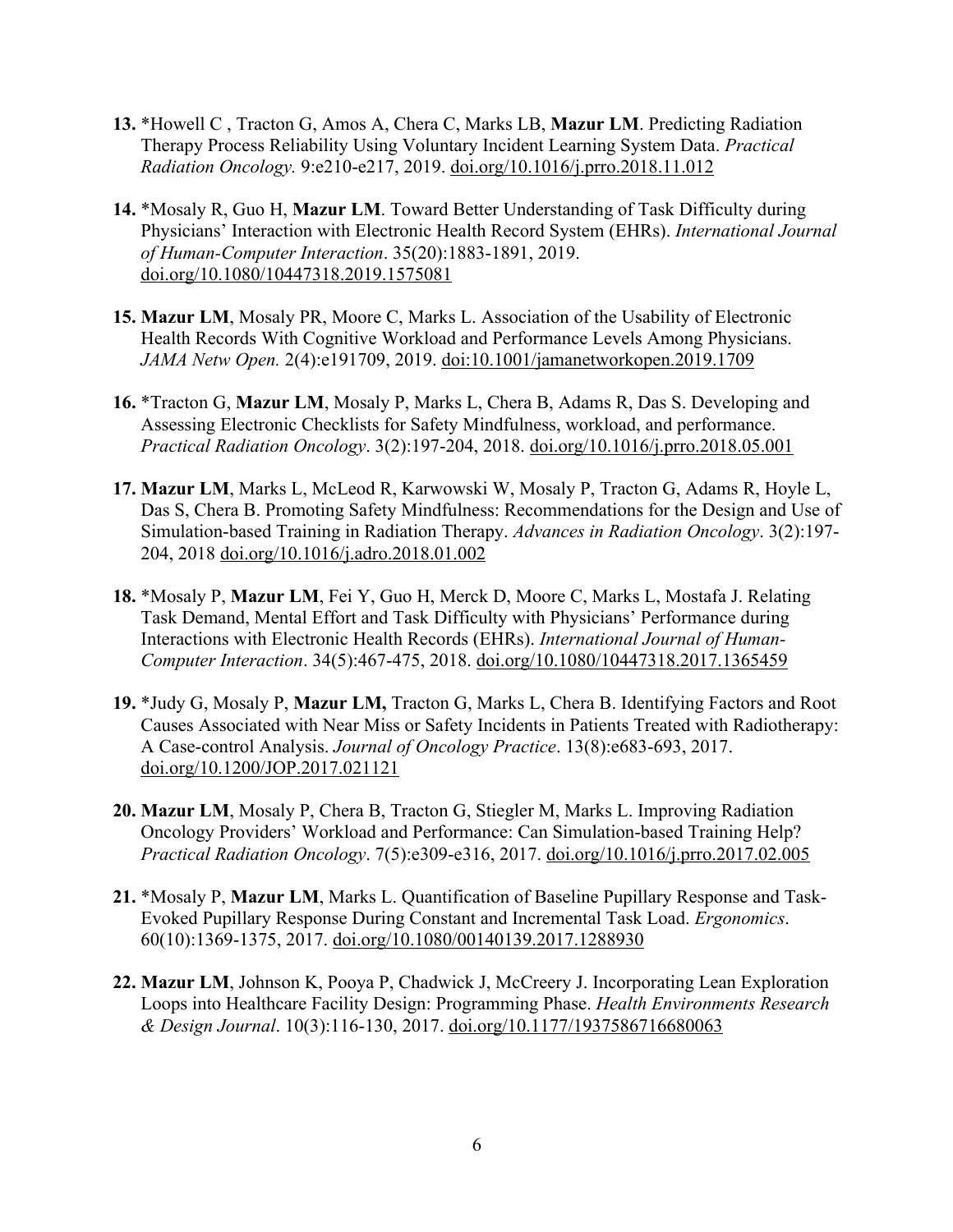- **23.** \*Johnson K, **Mazur LM**, Chadwick J, Pooya P, Amos A, McCreery J. Incorporating Lean Exploration Loops into Healthcare Facility Design: Schematic Phase. *Health Environments Research & Design Journal*. 10(3):131-141, 2017. doi.org/10.1177/1937586716673830
- **24. Mazur LM**, Campbell A, Planting D, Scott B, Lowen S, Mosaly P, Belger A, McCreery J, Chera B, Marks L. Positive Effects of Neurofeedback Intervention on Radiation Oncology Physicians' Workload during Go/No-Go Performance Test. *Travail Humain*. 80(1):113-132, 2017. doi.org/10.3917/th.801.0113
- **25. Mazur LM**, Mosaly P, Moore C, Comitz E, Yu F, Falchook A, Eblan M, Hoyle, L, Tracton G, Chera B, Marks LB. Towards a Better Understanding of Workload and Performance during Physician-Computer Interactions. *Journal of American Medical Informatics Association.* 23(6):1113-1120, 2016. doi.org/10.1093/jamia/ocw016
- **26. Mazur LM**, Chera B, Mosaly P, Taylor K, Tracton G, Johnson K, Comitz E, Adams R, Pooya P, Ivy J, Rockwell J, Marks M. The Association between Event Learning and Continuous Quality Improvement Programs and Culture of Patient Safety. *Practical Radiation Oncology*. 5(5):286-294, 2015. doi.org/10.1016/j.prro.2015.04.010
- **27.** \*Mosaly P, **Mazur LM**, Burkhardt K, Miller S, Eblan M, Falchook A, Goldin G, Burkhart K, LaChapelle D, Adams R, Chera B, Marks L. Application of Human Factors and Classification System (HFACS) Model to Event Analysis in Radiation Oncology. *Practical Radiation Oncology*. 5(2):113-119, 2014. doi.org/10.1016/j.prro.2014.05.010
- **28.** \*Gebicki M, Mooney E, Chen S, **Mazur LM**. Evaluation of Hospital Medication Inventory Policies. *Health Care Management Science*. 17(3):215-229, 2014. doi.org/10.1007/s10729- 013-9251-1
- **29. Mazur LM**, Mosaly P, Hoyle L, Jones E, Chera B, Marks LB. Relating Physician's Workload with Errors during Radiotherapy Planning. *Practical Radiation Oncology*. 4(2):71- 75, 2013. doi.org/10.1016/j.prro.2013.05.010
- **30.** \*Chera B, **Mazur LM**, Jackson M, Taylor K, Mosaly P, Rockwell J, Adams R, Chang S, Deschesne K, Marks LB. Quantification of the Impact of Multifaceted Initiatives Intended to Improve Operational Efficiency and the Safety Culture: A Case Study from an Academic Medical Center Radiation Oncology Department. *Practical Radiation Oncology*. 4(2):e101 e108, 2013. doi.org/10.1016/j.prro.2013.05.007
- **31.** \*Mosaly PR, **Mazur LM**, Jones EL, Hoyle LM, Zagar T, Chera B, Marks LB. Quantifying the Impact of Cross Coverage on Physician's Workload and Performance in Radiation Oncology. *Practical Radiation Oncology*. 3(4):e179-186, 2013. doi.org/10.1016/j.prro.2013.02.007
- **32. Mazur LM**, Mosaly P, Hoyle LM, Jones EL, Marks LB. Subjective and Objective Quantification of Physician's Workload and Performance During Radiation Therapy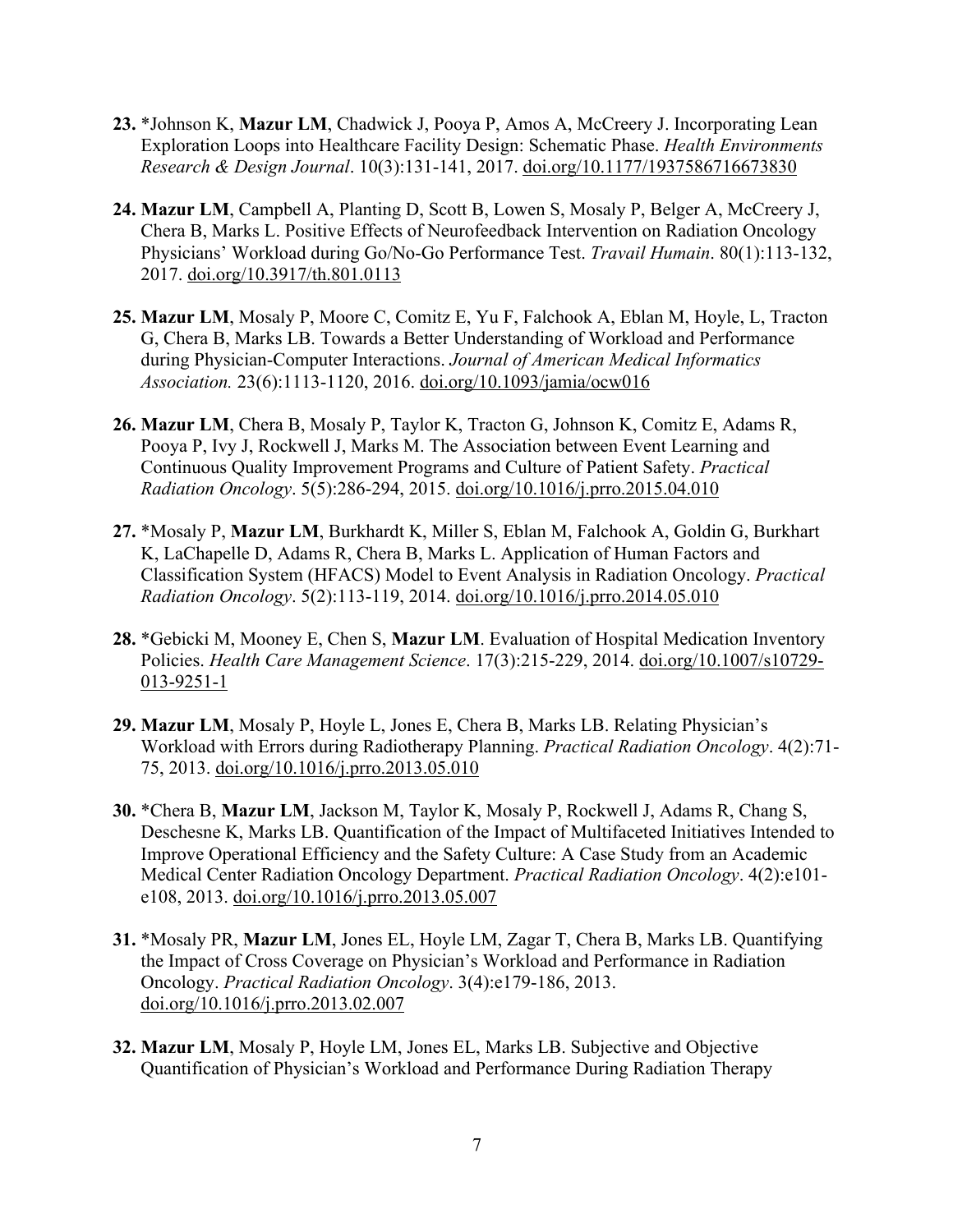Planning Tasks. *Practical Radiation Oncology*. 3(4):e171-177, 2013. doi.org/10.1016/j.prro.2013.01.001

- **33.** Chen S, **Mazur LM,** Sasiadek M. Project Task Flow Optimization and Departmental Flow Analysis Using Design Structure Matrix and Genetic Algorithm. *International Journal of Logistics Systems and Management.* 15(1):68-92, 2013. doi.org/10.1504/IJLSM.2013.053239
- **34.** \*Venkitasubramanian A, Yannayon J, Kim B, Donahue D, Koromia GA, Doshi N, Venkateswaran A, Arellano C, **Mazur LM**. Q-Tip: Empirical Evaluation of Hand Hygiene Compliance. *American Journal of Medical Quality (AMJQ)*. 28(1):81, 2013. doi.org/10.1177/1062860612464733; *Selected as first publication of the combined efforts between AJMQ and Institute for Healthcare Improvement (IHI) Open School to disseminate student projects (Role: Lead faculty advisor for students).*
- **35. Mazur LM**, McCreery J, Chen S. Quality Improvement in Hospitals: What Triggers Behavioral Change? *Journal of Healthcare Engineering*. 4(4):621-648, 2012. doi.org/10.1260/2040-2295.3.4.621
- **36. Mazur LM**, Mosaly P, Jackson M, Chang S, Burkhardt K, Adams R, Jones E, Hoyle L, Xu J, Rockwell J, Marks L. Quantitative Assessment of Workload and Stressors in Clinical Radiation Oncology. *International Journal of Radiation Oncology Biology and Physics.* 1:83(5):e571-6, 2012. doi.org/10.1016/j.ijrobp.2012.01.063
- **37. Mazur LM**, McCreery J, Rothenberg L. Facilitating Lean Learning and Behaviors in Hospitals during the Early Stages of Lean Implementation. *Engineering Management Journal*. 24(1):11-22, 2012. doi.org/10.1080/10429247.2012.11431925
- **38. Mazur LM** and Chen S. A Task-Member Assignment Model for Complex Engineering Projects. *International Journal of Industrial and Systems Engineering.* 7(1):1-25, 2011. doi.org/10.1504/IJISE.2011.037240
- **39. Mazur LM** and Chen S. Evaluation of Industrial Engineering Students' Competencies for Process Improvement in Hospitals. *Journal of Industrial Engineering and Management.* 3(3):603-628, 2010. doi.org/10.3926/jiem.2010.v3n3.p603-628
- **40. Mazur LM**, Chen S. An Empirical Study for Medication Delivery Improvement Based on Healthcare Professionals Perceptions of Medication Delivery System. *Health Care Management Science.* 12(1):56-66, 2009. doi.org/10.1007/s10729-008-9076-5
- **41. Mazur LM**, Chen S. Understanding and Reducing the Medication Delivery Waste via Systems Mapping and Analysis. *Health Care Management Science.* 11(1):55-65, 2008. doi.org/10.1007/s10729-007-9024-9
- **42. Mazur LM**, Chen S, Prescott B. Pragmatic Evaluating of Toyota Production System (TPS) Analysis Procedure for Problem Solving with Entry-Level Nurses. *Journal of Industrial*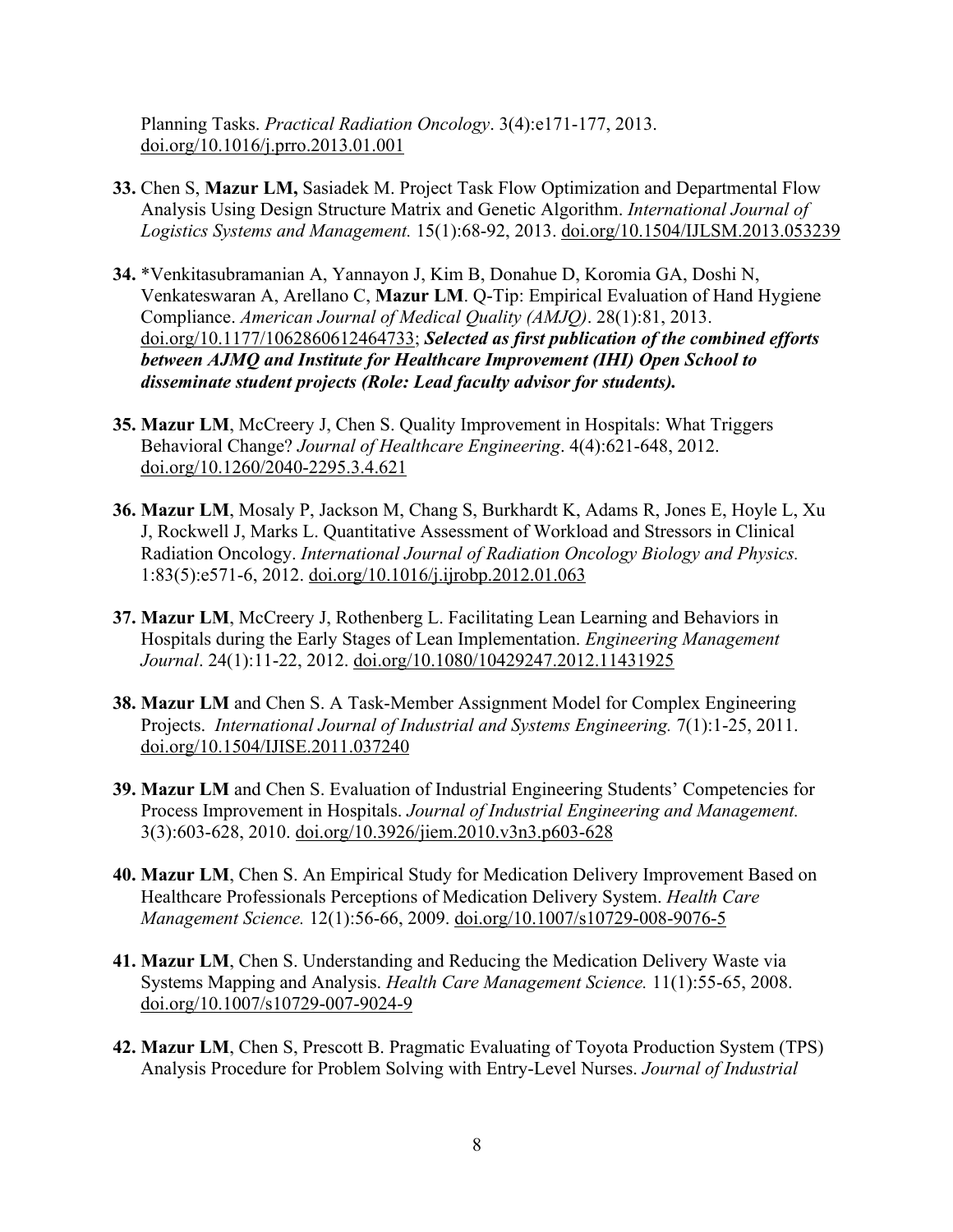*Engineering and Management.* 1(2):240-268, 2008. doi.org/10.3926/jiem.2008.v1n2.p240- 268

### **In Press/Submitted/Under-construction Referred Articles**

\*Adapa K, SJain J, Kanwar R, Zaman T, Taneja T, Walker J, **Mazur LM**. Augmented Reality in Patient Education and Health Literacy: A Scoping Review Protocol. BMJ Open

\*Adapa K, SJain J, Kanwar R, Zaman T, Taneja T, Walker J, **Mazur LM**. Augmented Reality in Patient Education and Health Literacy: Results from Scoping Review Protocol. BMJ Open

\*Nuamah JK, Adapa K, **Mazur LM**. Electronic Health Records (EHR) Simulation-Based Training: Results from Scoping Review Protocol. Submitted to Journal of Healthcare Informatics.

Malvika Pilla, John Shumway, John Dooley, Karthik Adapa, Shiva Das, Lukasz Mazur Bhisham Chera: Utilizing machine learning approaches to improve the prioritization and effectiveness of pre-treatment physics chart checks –submitted manuscript to Red Journal.

\*Amy Cole, Karthik Adapa, Daniel Richardson, Amro, Lukasz Mazur: Co-design approaches involving older adults in the development of electronic healthcare tools: Systematic review.

**Mazur LM**, Karthik Adapa, Waldemar Karwowski. Polish Journal.

#### **Editorials, Commentaries, Special Communications, and White Papers (peer-reviewed):**

- **1.** Marks L, **Mazur LM**, Hertz C, Chera B. Personalized Medicine vs. Quality: Contradictory or Mutually Dependent? *International Journal of Radiation Oncology Biology and Physics.*  2018. 2 pages. doi.org/10.1016/j.ijrobp.2017.05.041
- **2.** Hubert YP, **Mazur LM**, Martin NE, Mayo CS, Santanam L, Pawlicki T, Marks LB, Smith BD. Radiation Oncology Health Information Technology: Is it Working For or Against Us? *International Journal of Radiation Oncology Biology and Physics.* 98(2):259-262, 2017. doi.org/10.1016/j.ijrobp.2017.02.018
- **3.** Chera B, **Mazur LM**, Adams R, Kim HJ, Milowsky M, and Marks M. Creating a Culture of Safety within an Institution: "Walking the Walk". *Journal of Oncology Practice*. 12(10):880- 883, 2016. doi:10.1200/JOP.2016.012864
- **4.** Chera B, **Mazur LM**, Adams R, Marks L. The Promise and Burden of Peer Review in Radiation Oncology. *Journal of Oncology Practice*. 12(3):196-198, 2016. doi:10.1200/JOP.2015.008961
- **5.** Chera B, **Mazur LM**, Buchanan, I, Kim HJ, Rockwell J, Milowsky M, Marks L. Improving Patient Safety in Clinical Oncology: Lessons from High Reliability Industries. *The Journal of*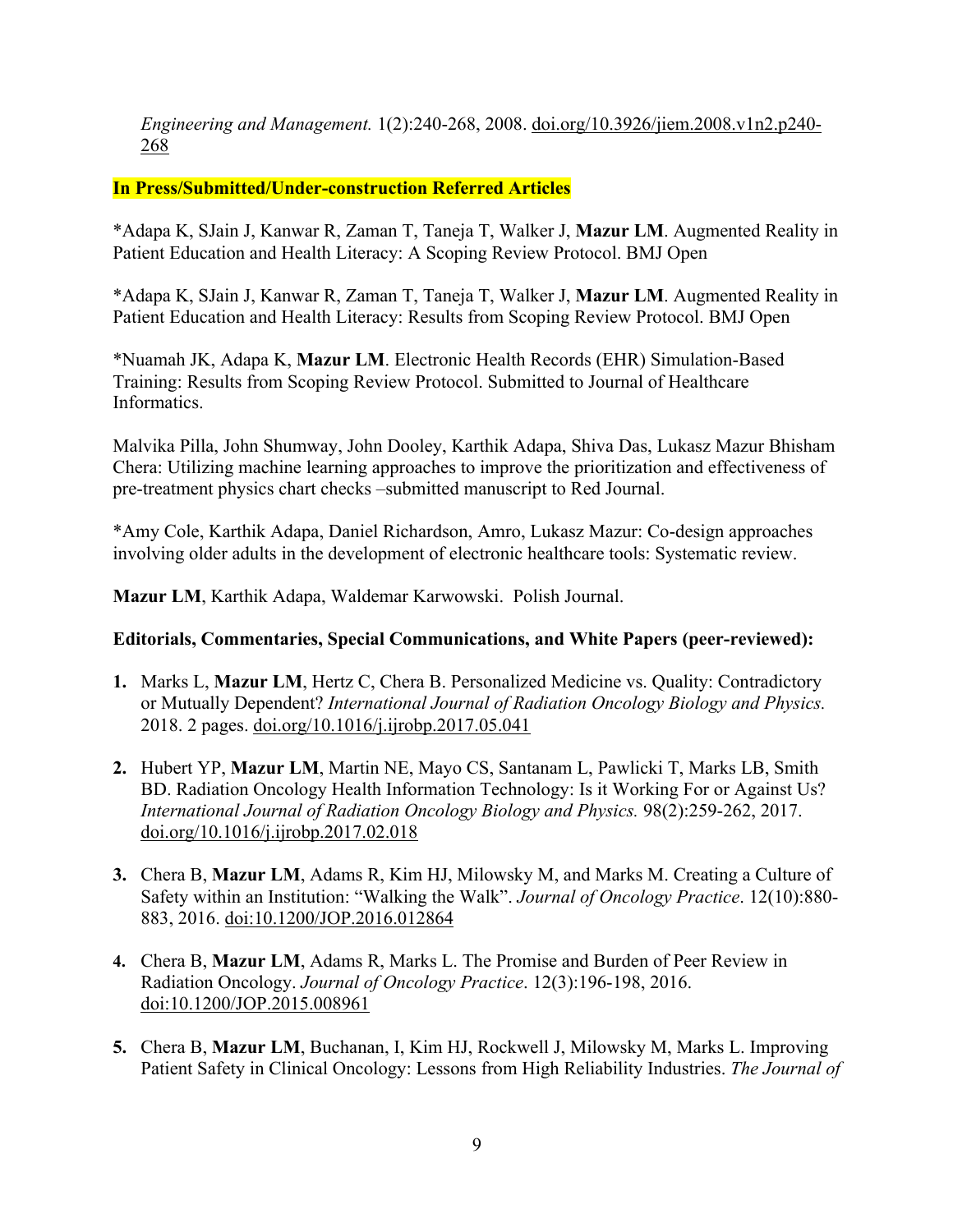*American Medical Association (JAMA) Oncology*. 1(2):e1-e7, 2015. doi:10.1001/jamaoncol.2015.0891

- **6.** Chera B, **Mazur LM**, Marks M. Applying Normal Accident Theory to Radiation Oncology: Failures are Normal but Patient Harm can be Prevented. *Practical Radiation Oncology*. 5(5):325-327, 2015. doi:10.1016/j.prro.2015.07.005
- **7.** Marks LB, Jackson M, Xie L, Chang S, Burkhardt KD, **Mazur LM**, Jones E, Saponaro P, LaChapelle D, Baynes DC, Adams RD. The Challenge of Maximizing Safety in Radiation Oncology. *Practical Radiation Oncology*. 1(1):1-14, 2011. doi:10.1016/j.prro.2010.10.001

### **Editorials, Commentaries, Special Communications, and White Papers (editor-reviewed):**

- **1.** Shultz B, Dangerfield C, Burgess B, Ivester I, Adapa K, **Mazur LM**. Using Gemba Walks to Support Implementation of Tiered Huddle System – University of North Carolina (UNC) Medical Center Journey Towards High Reliability. *Industrial Engineer Magazine*. accepted for publication. To appear in January, 2022.
- **2. Mazur LM**, Shultz B, Dangerfield C, Adapa K, Burgess E, Ivester T. Implementing a tiered huddle system during the COVID-19 pandemic in a large academic healthcare system. *Industrial Engineer Magazine*. 53(7), 2021. https://www.iise.org/ISEmagazine/Details.aspx?id=52000
- **3.** Stokes S, Kanwar R, Jain S, Adapa K, Meltzer-Brody S, **Mazur LM**. Hospitalist burnout and sociotechnical factors contributing to workplace stress. *Industrial Engineer Magazine*. 53(2), 2021. https://www.iise.org/isemagazine/details.aspx?id=51417
- **4.** Chera BC, Amos A, **Mazur LM**, Marks L. Safety is All About Culture. ASTRO News, Spring 2020.
- **5. Mazur LM,** Campbell A, Mosaly P, Adapa K, Kratzke I, Marks LB, Samantha Meltzer-Brody S, Farrell, TM. Reducing Residents' Burnout Using Neurofeedback. Industrial and Systems Engineering Magazine. 51(9):33-17, 2019.
- **6.** Ming-Chien C, …, **Mazur LM**. Healthcare Engineering Defined: A White Paper. *Journal of Healthcare Engineering*. 6(4):635-648, 2016. doi:10.1260/2040-2295.6.4.635.
- **7. Mazur LM**, McCreery J, Vaughan M, Lefteris C.Making Hospital Form Follow Function. *Industrial Engineer Magazine*. 45(5), 2013. https://www.iise.org/IEMagazine/Details.aspx?id=34371
- **8.** Chera BS, Jackson M, **Mazur LM**, Adams R, Chang S, Deschesne K, Cullip T, Marks LB, Improving Quality of Patient Care by Improving Daily Practice in Radiation Oncology. *Seminars of Radiation Oncology.* 22(1):77-85, 2012. doi:10.1016/j.semradonc.2011.09.002.

### **Refereed Conference Proceedings Articles (full length manuscripts; oral presentations):**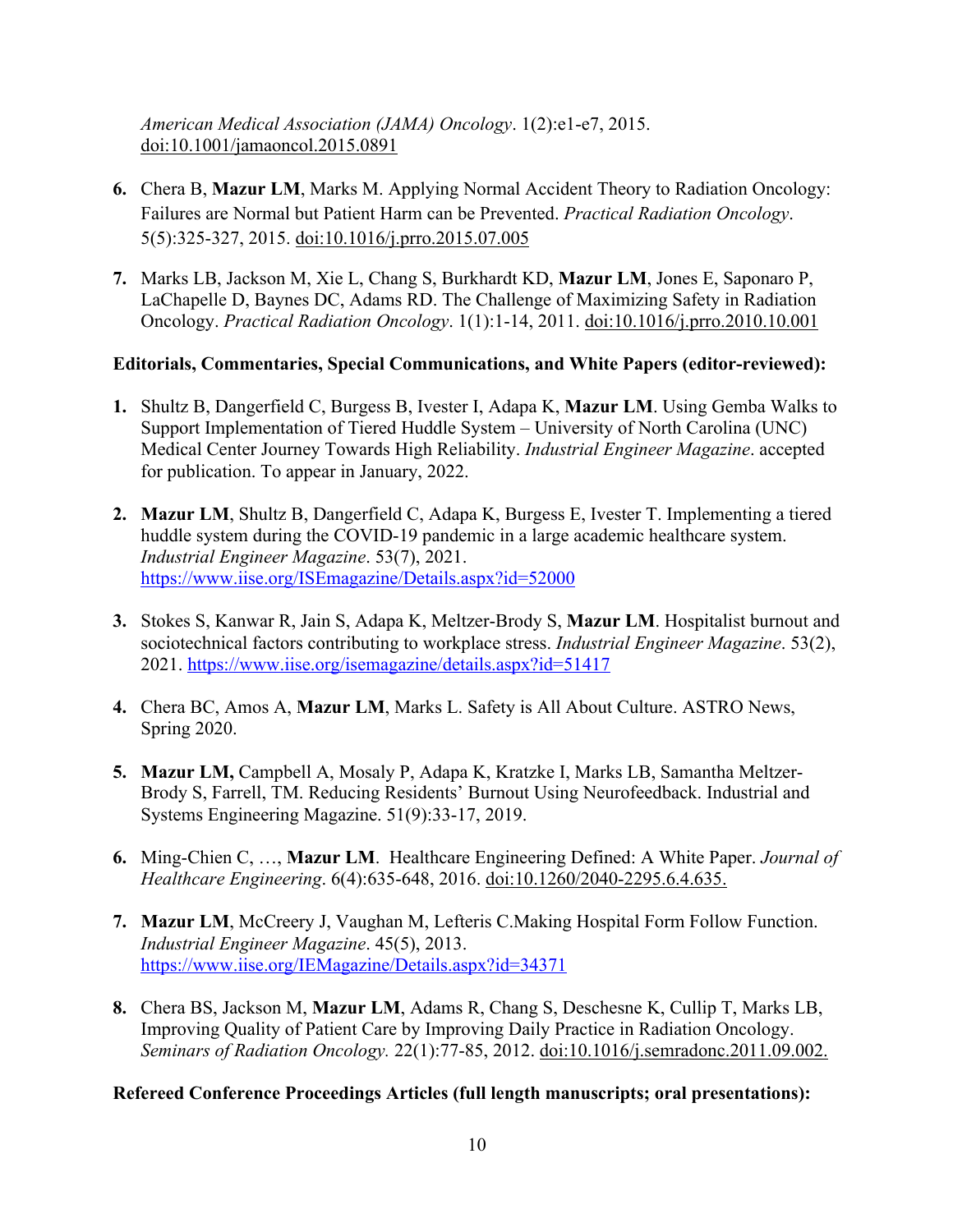- **1.** Foster F, Adapa K, Soloway A, Francki J, **Mazur LM**. Evaluating Usability of Workplace Violence Tools, Cognitive Workload and Performance of Healthcare Professionals. *International Medical Informatics Association's Med Info 2021 Virtual Conference*. September 2021.
- **2.** Pillai M, Adapa K, Shumway J, Dooley J, Das S, **Mazur LM**. Feature Engineering for Interpretable Machine Learning for Quality Assurance in Radiation Oncology. *International Medical Informatics Association's Med Info Virtual Conference*. September 2021.
- **3.** Adapa K, Pillai P, Mosaly P, Das S, **Mazur LM**. Exploring machine learning approaches to predict objective performance using NASA-TLX dimensions. *International Medical Informatics Association's Med Info Virtual Conference.* September 2021.
- **4.** Adapa K, Mosaly P, Yu F, Moore C, Das S, **Mazur LM**. Exploring Association between Perceived Usability of Dosimetry Quality Assurance Checklist and Perceived Cognitive Workload of Dosimetrists in Clinical Settings. *Human Factors and Ergonomics Annual Conference*. Baltimore, 2021.
- **5.** Abrantas A, Comitz E, Mosaly P, **Mazur LM**. Classification of EEG Features for Prediction of Working Memory Load. International Conference on Applied Human Factors and Ergonomics, Orlando, FL, July 2016.
- **6.** Amos A, Taylor K, Johnson K, **Mazur LM**. Assessing the Quality of the A3 Thinking Tool for Problem Solving. International Conference on Applied Human Factors and Ergonomics, Orlando, FL, July 2016.
- **7.** Mosaly P, **Mazur LM**. Physiological evaluation and Quantification of physician's cognitive workload during interaction with computer based clinical system. International Conference on Applied Human Factors and Ergonomics, Orlando, FL, July 2016.
- **8.** Mosaly P, **Mazur LM**, Marks L. Usability Evaluation of Electronic Health Record System (EHRs) using Subjective and Objective Measures. ACM SIGIR Conference on Human Information Interaction and Retrieval (CHIIR). Chapel Hill, NC, March 2016.
- **9.** Pooya P, Ivy J, **Mazur LM**, Deschesne K, Mosaly P, Tracton G, Singh N. Assessing the Reliability of the Radiation Therapy Care Delivery Process Using Discrete Event Simulation. Proceedings of the 2014 Winter Simulation Conference.
- **10.** Mosaly P, **Mazur LM**, Chera B, Marks LB. Assessing Cognitive Effort using Task Evoked Pupillary Response during Physicians' Interaction with Electronic Medical Records. Human Factors and Ergonomics Society, 2014 International Annual Meeting.
- **11. Mazur LM**, Rothenberg L, McCreery J. Measuring and Understanding Change Recipients' Buy-In during Lean Transformation Program. IIE Annual Conference and Expo, Reno, May, 2011.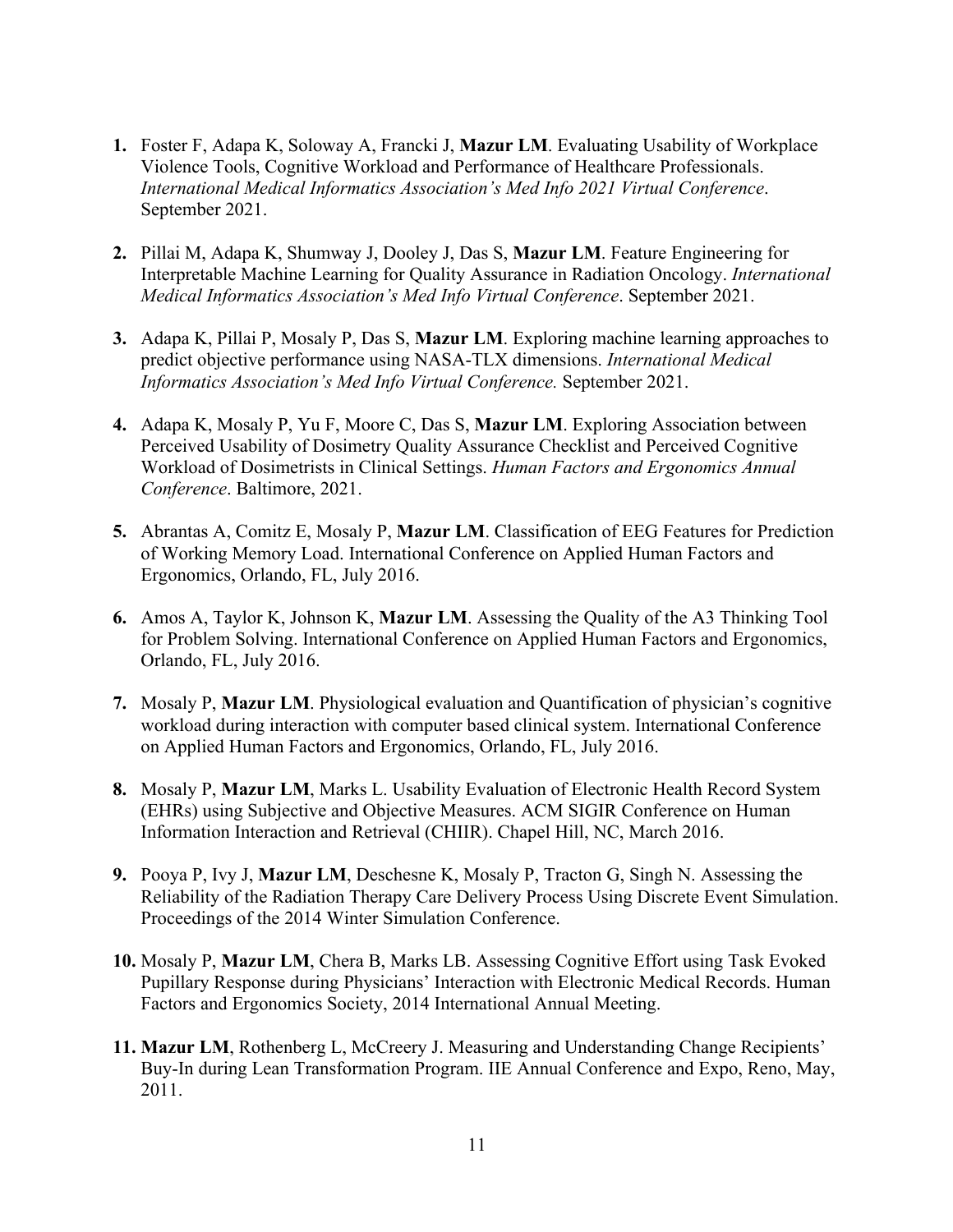- **12. Mazur LM**, McCreery J, Rothenberg L. Exploring the Power of Social Networks and Leadership Styles during Lean Program Implementation in Hospitals. IIE Annual Conference and Expo, Reno, May 2011.
- **13.** Jackson M and **Mazur LM**. Exploring Lean Transformation using Theory of Planned Behavior. IIE Annual Conference and Expo, Reno, May 2011.
- **14. Mazur LM**, McCreery J, Rothenberg L. Research and Evaluation of Engineering Management Approaches for Continuous Improvement in Rural Hospitals. IIE Annual Conference and Expo, Cancun, Mexico, June 2010. *Selected as one of the 5 best papers in Engineering Management Track.*
- **15.** Poole T, **Mazur LM**. Assessing Readiness for Lean Change in Emergency Department. IIE Annual Conference and Expo, Cancun, Mexico, June 2010.
- **16.** Mosley P, Jackson M, Taylor K, Xu J, **Mazur LM**. Assessment of Mental and Physical Workload of Nursing Staff in High Dosage Radiation Treatment Room. IIE Annual Conference and Expo, Cancun, Mexico, June 2010.
- **17.** Gebicki M, Andrikopoulos A, Hume M, **Mazur LM**, Chen S-J. Methods and Skills for Effective Health Care Processes Improvement: A Lean Engineering Approach. IIE Annual Conference and Expo, Miami, Florida, May 2009.
- **18. Mazur LM** and Chen S-J. Implementation of Departmental Flow Analysis for Project Task Coordination. IIE Annual Conference and Expo, Miami, Florida, May 2009.
- **19. Mazur LM** and Chen S-J. Recommendations for Effective Management of Medication Errors. IIE Annual Conference and Expo, Miami, Florida, May 2009.
- **20.** Chen S-J and **Mazur LM**. Task-Member Assignments Using Genetic Algorithm. Proceedings of 4th International Conference on Project Management, Anchorage, Alaska, September 2008.

#### **Refereed Conference Proceedings Abstracts:**

- **1.** Adapa K, Kanwar R, Stokes s, Kratzke I, Meltzer-Brody S, Mazur LM. Identifying Factors Contributing to Primary Care Practitioners' (PCPs) Burnout and Prioritizing Improvement Efforts to Mitigate PCPs' Burnout during COVID-19. *International Conference on Physician Health*. Phoenix AZ, September 2021. Accepted for oral presentation.
- **2.** Adapa K, Kanwar R, Stokes S, Kratzke I, Meltzer-Brody S, **Mazur LM**. Innovative Participatory Approach to Identify Factors Contributing to PCPs Burnout and Prioritizing Targeted Improvement Efforts to Mitigate PCPs Burnout. Accepted for poster presentation at American Conference on Physician Health. *International Conference on Physician Health*. Phoenix AZ, September 2021. Accepted for poster presentation.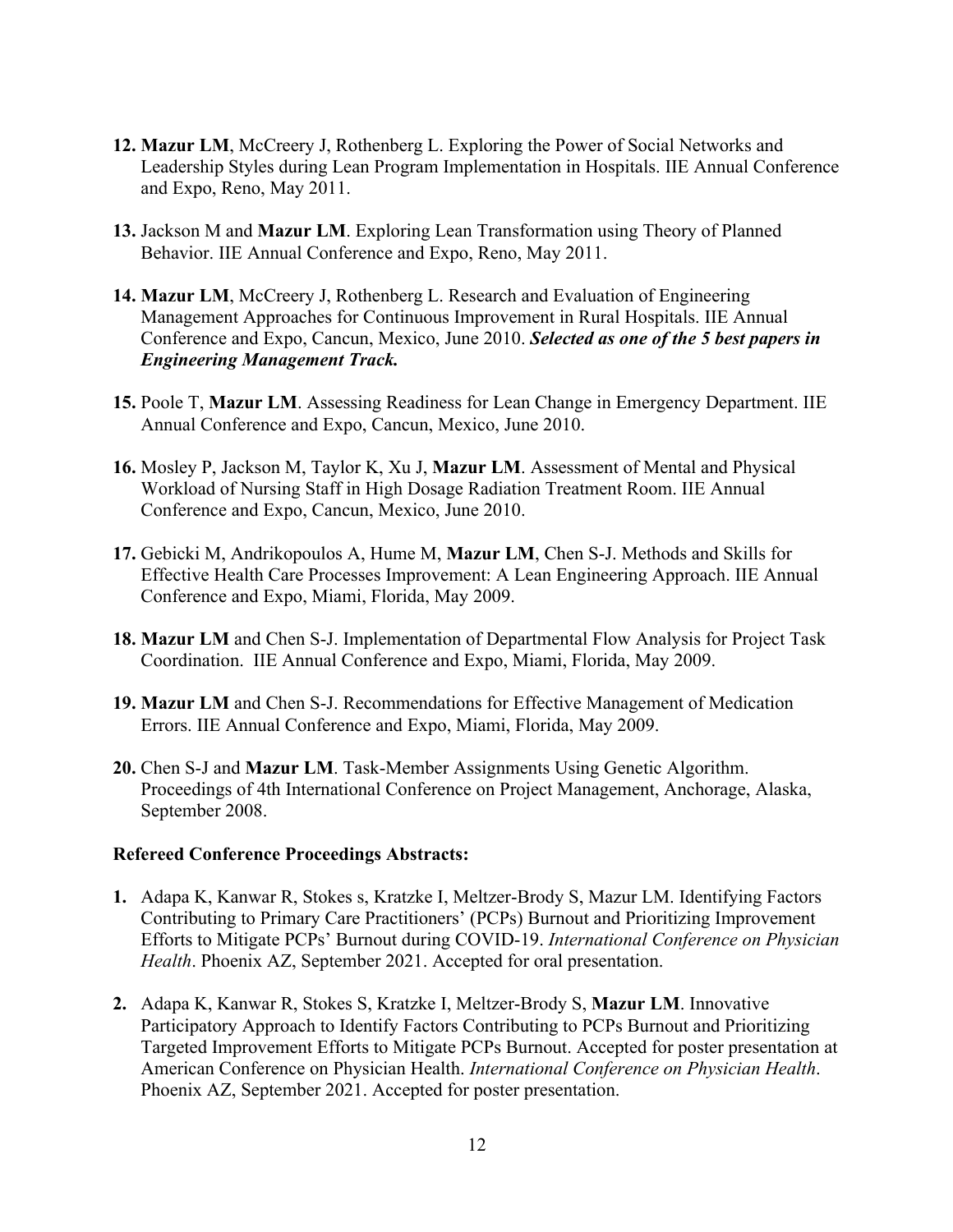- **3.** Stokes S, Kanwar R, Adapa K, Meltzer-Brody S, **Mazur LM**. Identification and Comparison of Top-Ranked Socio-Technical Factors Contributing to Oncology-Provider Burnout during COVID-19 to Pre-pandemic Factors. *International Conference on Physician Health*. Phoenix AZ, September 2021. Accepted for oral presentation.
- **4.** Kratzke I, Stokes S, Kanwar R, Adapa K, Meltzer-Brody S, **Mazur LM**. Evaluating the Sociotechnical Factors that Lead to Burnout in Surgical Residents During the COVID Era. *International Conference on Physician Health*. Phoenix AZ, September 2021. Accepted for oral presentation.
- **5.** Adapa K, Mosaly P, Yu F, Moore C, Das S, **Mazur LM**. Association between Measures of Electronic Health Records' Usability and Cognitive Workload: A scoping review. *American Medical Informatics Association's Clinical Informatics Annual Conference*. San Francisco CA, October 2021. Accepted for poster presentation.
- **6.** Adapa K, Mosaly P, Yu F, Moore C, Das S, **Mazur LM**. Exploring the Impact of Perceived Usability and Cognitive Workload on Objective Performance Using Supervised Machine Learning Classifiers. *American Medical Informatics Association's Clinical Informatics Annual Conference*. San Francisco CA, October 2021.
- **7.** Adapa K, Mosaly P, Yu F, McGurk R, Moore C, Das S, Marks L, **Mazur LM**. Evaluating the Usability of a Dosimetry Quality Assurance Checklist and Associated Workload, Performance, and Patient Safety in Clinical Settings. *ASTRO's Annual Conference*. Boston MA, October, 2021. Accepted for poster presentation.
- **8.** Shumway J, Adapa K, Amos A, **Mazur LM**, Das S, Chera B, Marks L. The Utility of Videobased Pre-treatment Peer Review in the COVID Era. *ASTRO's Annual Conference*. Boston MA, October, 2021. Accepted for poster presentation.
- **9.** Kratzke I, Stokes S, Kanwar R, Adapa K, Meltzer-Brody S, **Mazur LM**.  Mixed-methods Analysis of The Socio-technical Factors Contributing to Workplace Stress in Surgical Residents During Covid-19 Pandemic. *American College of Surgeons Virtual Conference*. October, 2021. Accepted as an oral presentation.
- **10.** Shultz B, Karthik A, Foster M, **Mazur LM**. Leadership Walkarounds to Support Tiered Safety Huddles at a Large Healthcare System at the Lean Healthcare Academic Conference. *Stanford Lean Virtual Conference*. September, 2021. Accepted for oral presentation.
- **11.** Richardson D, Adapa K, Cole A, Khasawneh A, **Mazur LM**. Advancing Methods for Analyzing and Visualizing Patient-level Data from Discrete Choice Experiments to Inform Shared Decision Making about Chemotherapy. *Society of Medical Decision Making Annual North American Meeting. Virtual Meeting*. October 2021. Accepted for oral presentation.
- **12.** Cole A, Adapa K Richardson D, **Mazur LM**. Co-design Approaches Involving Older Adults in the Development of Electronic Healthcare Tools: Processes and Levels of Involvement.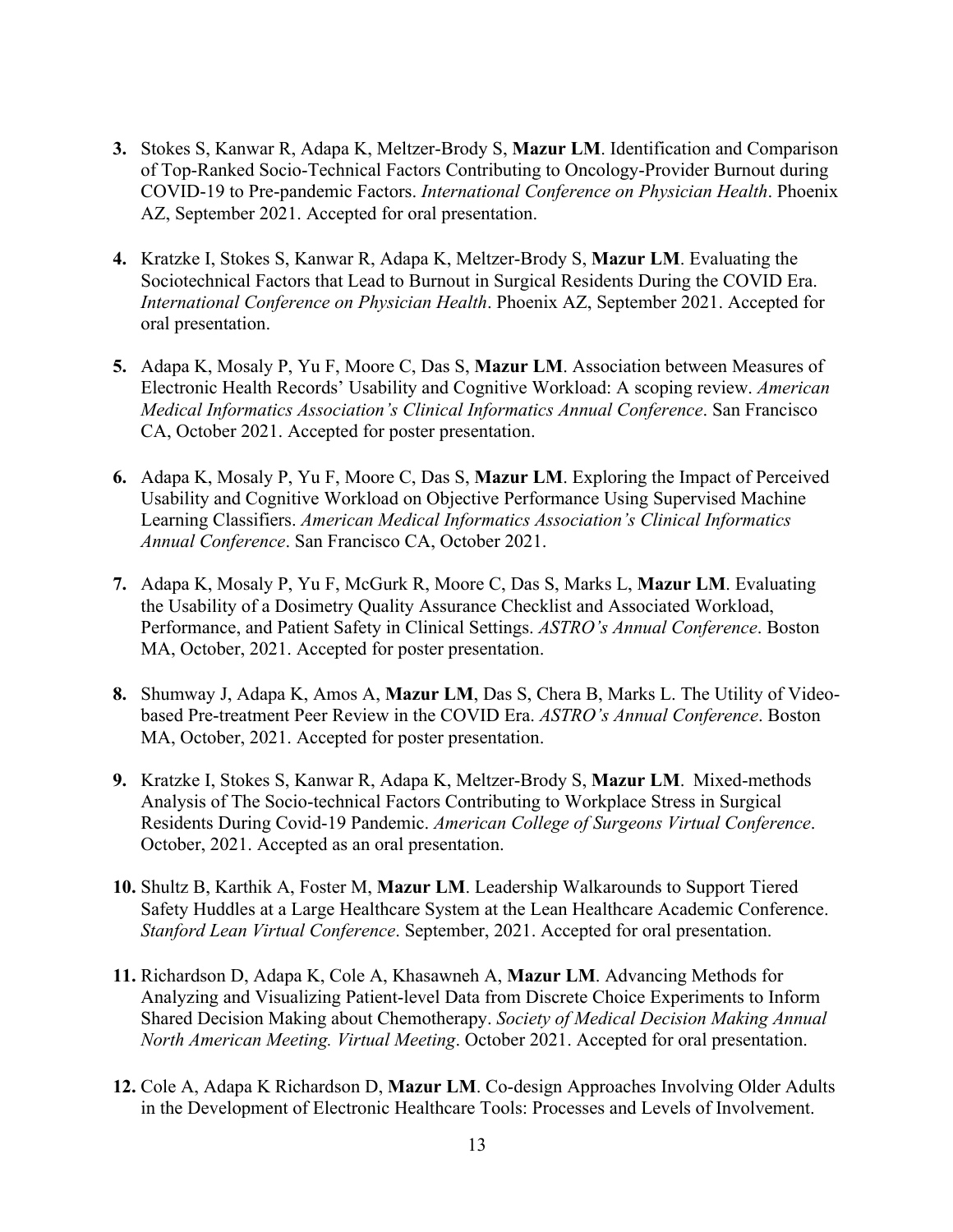*International Medical Informatic Conference (MedInfo)*. Virtual Conference. October 2021. Accepted for poster presentation.

- **13.** Adapa K, Shultz B, Dangerfield C, Burgess E, Ivester T, **Mazur LM**. The Effectiveness of System-level Implementation of Tiered Huddle System. 14<sup>th</sup> Annual Confrence on the *Dissemination and Implementation in Health*. Virtual Conference. December 2021. Accepted as poster presentation.
- **14. Mazur LM**, Shultz B, Dangerfield C, Burgess E, Ivester T. UNC Journey Towards High Reliability – Tiered Huddle System. *IHI Patient Safety Congress*. Virual conference. September 2021.
- **15.** Fentom-Wilhelm S, Amos A, **Mazur LM.** 300% Improvement A Journey to Creating a Robust Patient Safety Reporting System. *ASHRAM Risk Management Annual Meeting*. San Antonio, October 2021. Accepted for oral presentation.
- **16. Mazur LM**, Adapa K. The University of North Carolina's (UNC) Journey Towards High Reliability – Tiered Huddle System and Use of Human Factors and Systems Engineering Methods and Tools (4hr workshop). *Human Factors and Ergonomics Society Annual Conference*. Virtual Conference. October 2021.
- **17.** Lindsay DP, Gu D, Amos A, Chera BS, Marks LB, and **Mazur LM**. Reliability of an Incident Analysis Tool in Radiation Oncology. 25th Annual IHI Scientific Symposium; 2019 Dec 09; Orlando, FL. Accepted for poster presentation.
- **18.** Gu D. Amos A, Reeves K, and **Mazur LM**. How Robust is Your Incident Reporting System? A Practical Measurement Tool. 2019 IHI National Forum on Quality Improvement in Health Care; 2019 Dec 10-11; Orlando, FL. Accepted for poster presentation.
- **19.** Pillai M, Adapa K, Das K, **Mazur LM**, Dooley J, Marks L, Chera B. Augmenting Quality Assurance Measures in Radiation Oncology with Machine Learning. AMIA Annual Symposium, Washington DC, November 2019. Accepted for poster presentation.
- **20.** Adams RD. **Mazur LM.** Radiation Therapists Emulator Training. National Radiation Therapist Meeting, San Antonio Texas, October 2019. Accepted for oral presentation.
- **21.** Adams RD, **Mazur LM.** Simulation Based Training. National Association of Medical Dosimetrists National Meeting, Austin Texas. June 2019. Accepted for oral presentation.
- **22. Mazur LM**, Stokes S. Measuring Individual Transformation to Lean Thinking -- Pilot Study, Industrial and Systems Engineering Research Conference, Orlando, FL, May 2019. Accepted for oral presentation.
- **23.** Stokes S, **Mazur LM**. Towards a Better Understanding of Factors Contributing to Provider Burden. Industrial and Systems Engineering Research Conference, Orlando, FL, May 2019. Accepted for oral presentation.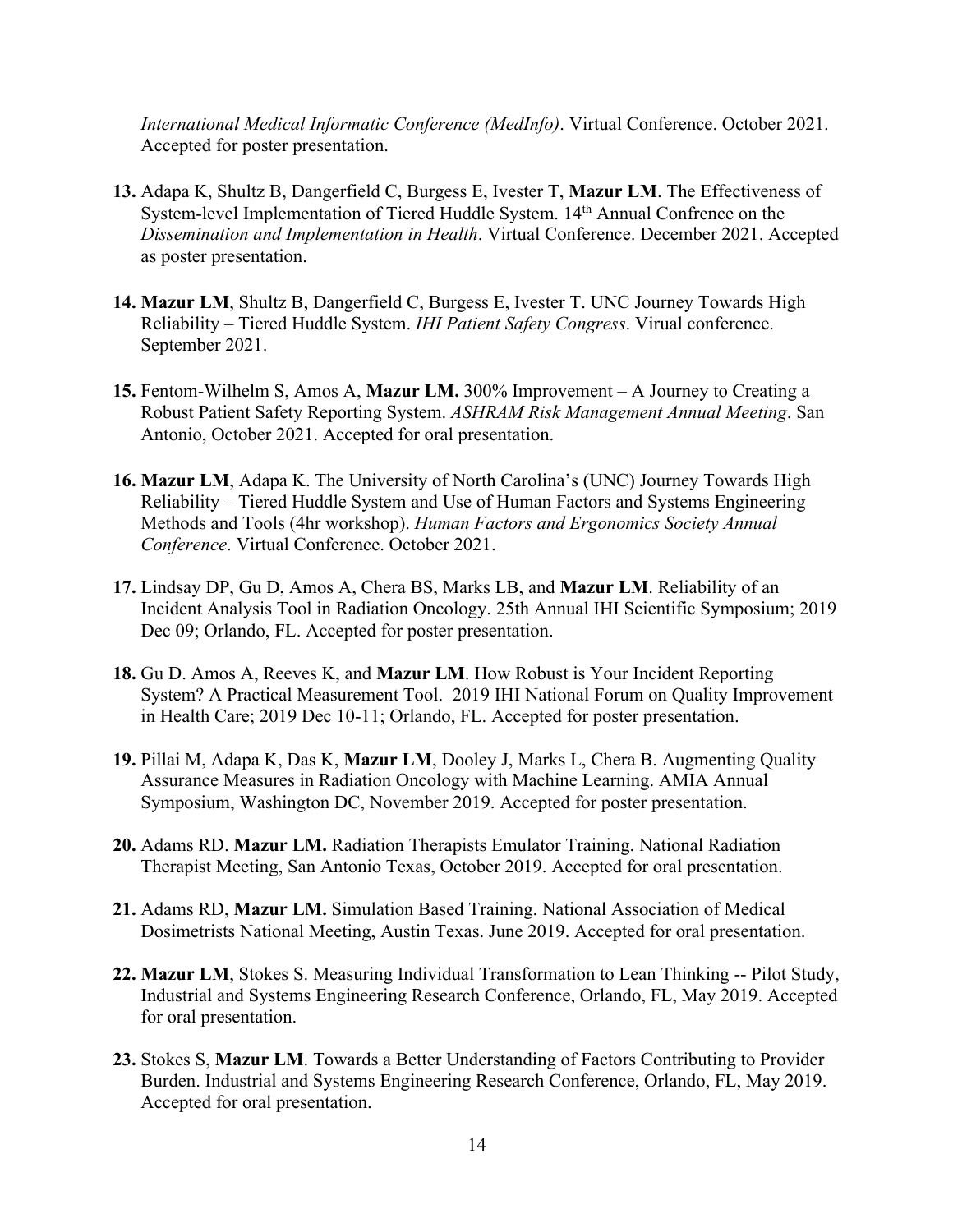- **24. Mazur LM.** Using simulation-based training to advance safety mindfulness of radiation therapy therapists. 25th Annual Meeting of Society for Simulation in Europe. Glasgow, Scotland, June 2019a. Accepted for oral presentation.
- **25.** Mullins B, McGurk R, Amos A, Gu D, Chera C, Marks L, Das S, **Mazur LM**. Bowtie Analysis to Enhance Patient Safety in Radiation Oncology. American Society for Therapeutic Radiology and Oncology (ASTRO), 61th Annual Conference, Chicago, IL, September 2019. Accepted for poster presentation.
- **26.** Lindsay D, Gu D, Amos A, Chera B, Marks L, **Mazur LM**. Incorporating Human-Factors and Classification System (HFACS) into Analysis of Reported Near-misses and Incidents in Radiation Oncology Settings. American Society for Therapeutic Radiology and Oncology (ASTRO), 61th Annual Conference, Chicago, IL, September 2019. Accepted for poster presentation.
- **27.** McGurk R, Mullins B, Amos A, Gu A, Chera B, Marks L, Das S, **Mazur LM**. Analysis of SBRT Planning and Delivery Incidents via Customized Process Mapping. American Association of Physicists in Medicine (AAPM), 61th Annual Meeting-2019. Accepted for oral presentation.
- **28.** Howell T, **Mazur LM**. Quantifying, Visualizing, and Predicting Radiation Oncology Process Reliability using Incident Learning System Data. International Conference on Applied Human Factors and Ergonomics, Washington, DC, July 2019. Accepted for oral presentation.
- **29.** Castellano N, **Mazur LM**. Association between Physicians' Burden and Performance during Interactions with Electronic Health Records (EHRs). International Conference on Applied Human Factors and Ergonomics, Washington, DC, July 2019. Accepted for oral presentation.
- **30.** Mosaly PR, **Mazur LM**. Assessment of Interface Driven Task Difficulty and Mental Effort during Interaction with Electronic Health Record System. International Conference on Applied Human Factors and Ergonomics, Washington, DC, July 2019. Accepted for oral presentation.
- **31.** Campbell A, **Mazur LM**, Yefimov M, Meltzer-Brody S, Mosaly P, Farrell T. Towards better Understanding of Physician Burnout: Can Neurofeedback Help? International Conference on Applied Human Factors and Ergonomics, Washington, DC, July 2019. Accepted for oral presentation.
- **32.** Stokes S, **Mazur LM**, Meltzer-Brody S. A Systems Engineering Analysis Approach to Understanding Provider Burden and Identifying Short- and Long-term Interventions. International Conference on Applied Human Factors and Ergonomics, Washington, DC, July 2019. Accepted for oral presentation.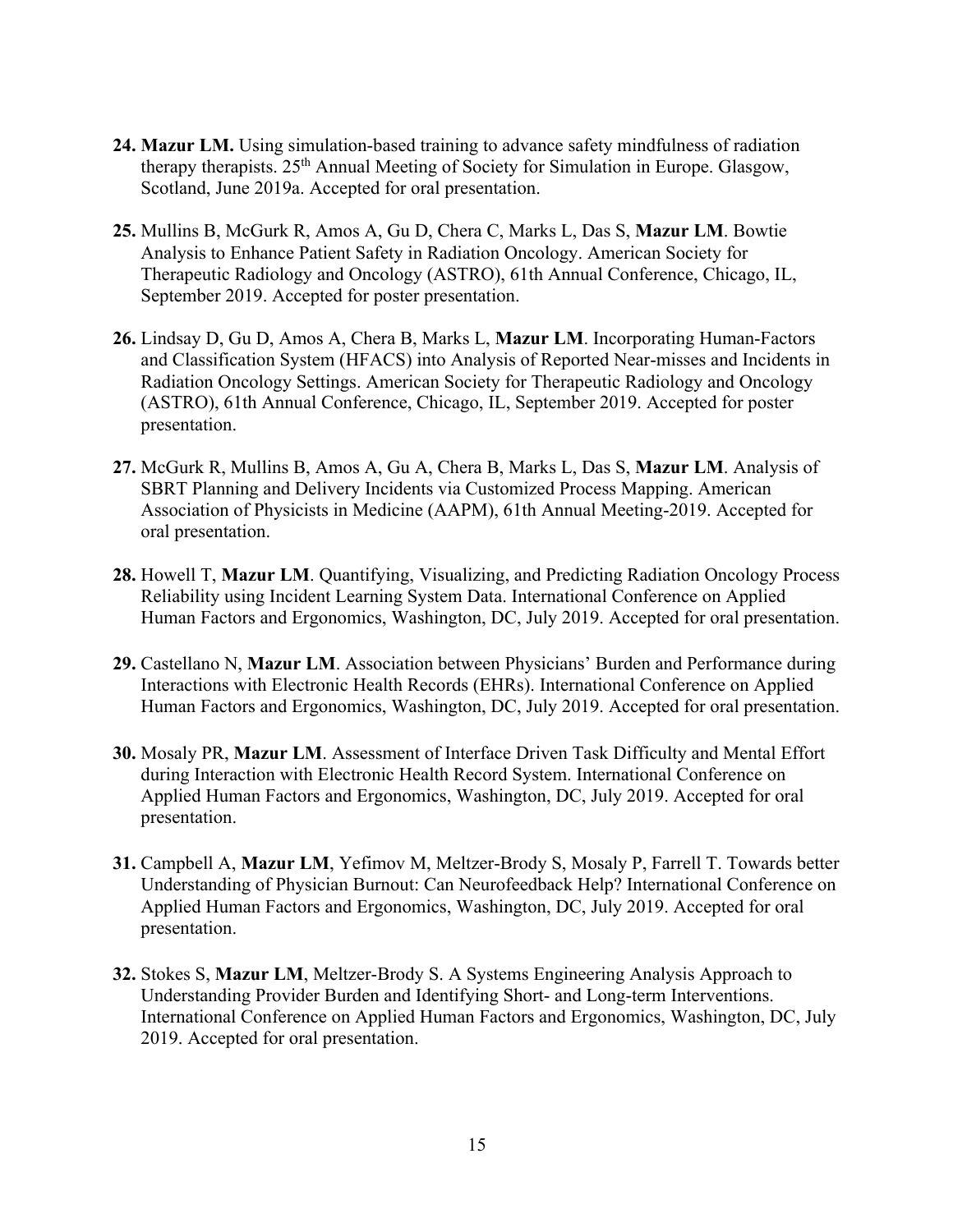- **33.** Stokes S, **Mazur LM.** Individual Transformation to Lean-Thinking: Results from a Pilot Study. Lean Healthcare Academic Conference at Stanford, Palo Alto, CA, October 2018. Accepted for poster presentation.
- **34. Mazur LM**. Effect of Neurofeedback Intervention on Medical Residents' Burnout. International Conference on Applied Human Factors and Ergonomics, Orlando, FL, July 2018. Accepted for oral presentation.
- **35.** Amos A, Saponaro P, **Mazur LM**, Chera B, Marks L. Patient Flow Analysis in Outpatient Radiation Oncology Clinic: Improving the Patient's Experience. Society for Radiation Oncology Administrators (SORA), 34th Annual Meeting, San Diego, CA, July 2017. Accepted for oral presentation.
- **36. Mazur LM**. Improving procedural compliance of radiation oncology professionals using simulation-based training. International Conference on Applied Human Factors and Ergonomics, Los Angeles, CA, July 2017. Accepted for oral presentation.
- **37.** Mosaly P, Yu F, **Mazur LM**, Guo H, Merck D, Laidlaw D, Marks L, Mostafa J. Assessing relationship between workload, task demand and performance during physician-EHR interaction. International Conference on Applied Human Factors and Ergonomics, Los Angeles, CA, July 2017. Accepted for oral presentation.
- **38.** Thompson T, Tracton G, Howell T, Mosaly P, **Mazur LM**. Building a robust treatment delivery system by balancing the reliability of "safety" processes with workload. International Conference on Applied Human Factors and Ergonomics, Los Angeles, CA, July 2017. Accepted for oral presentation.
- **39.** Amos A, Taylor K, Johnson K, **Mazur LM**. Validation of quality assessment tool for A3 thinking-based improvement projects. International Conference on Applied Human Factors and Ergonomics, Los Angeles, CA, July 2017. Accepted for oral presentation.
- **40. Mazur LM**, Chera B, Marks L. Using Simulation-based Training to Enhance Procedural Compliance of Radiation Oncology Professionals. American Society for Therapeutic Radiology and Oncology (ASTRO), 59th Annual Conference-2017. Accepted for poster presentation.
- **41. Mazur LM**, Mosaly P, Moore C, Mustafa J, Marks LB. Acknowledgment and Follow-up on Abnormal Test Results under Cross-coverage? Results of a Randomized Trial. UNC Health Informatics Symposium 2017, Chapel Hill, NC. Accepted for poster presentation.
- **42.** Judy G, Reddy-Mosaly P, **Mazur LM**, Tracton G, Marks L, Chera B. Near Miss or Safety Incident in Patients Treated with Radiotherapy: What are the Contributing Factors? American Society of Clinical Oncology (ASCO), Chicago, IL, March 2017. Accepted for oral presentation.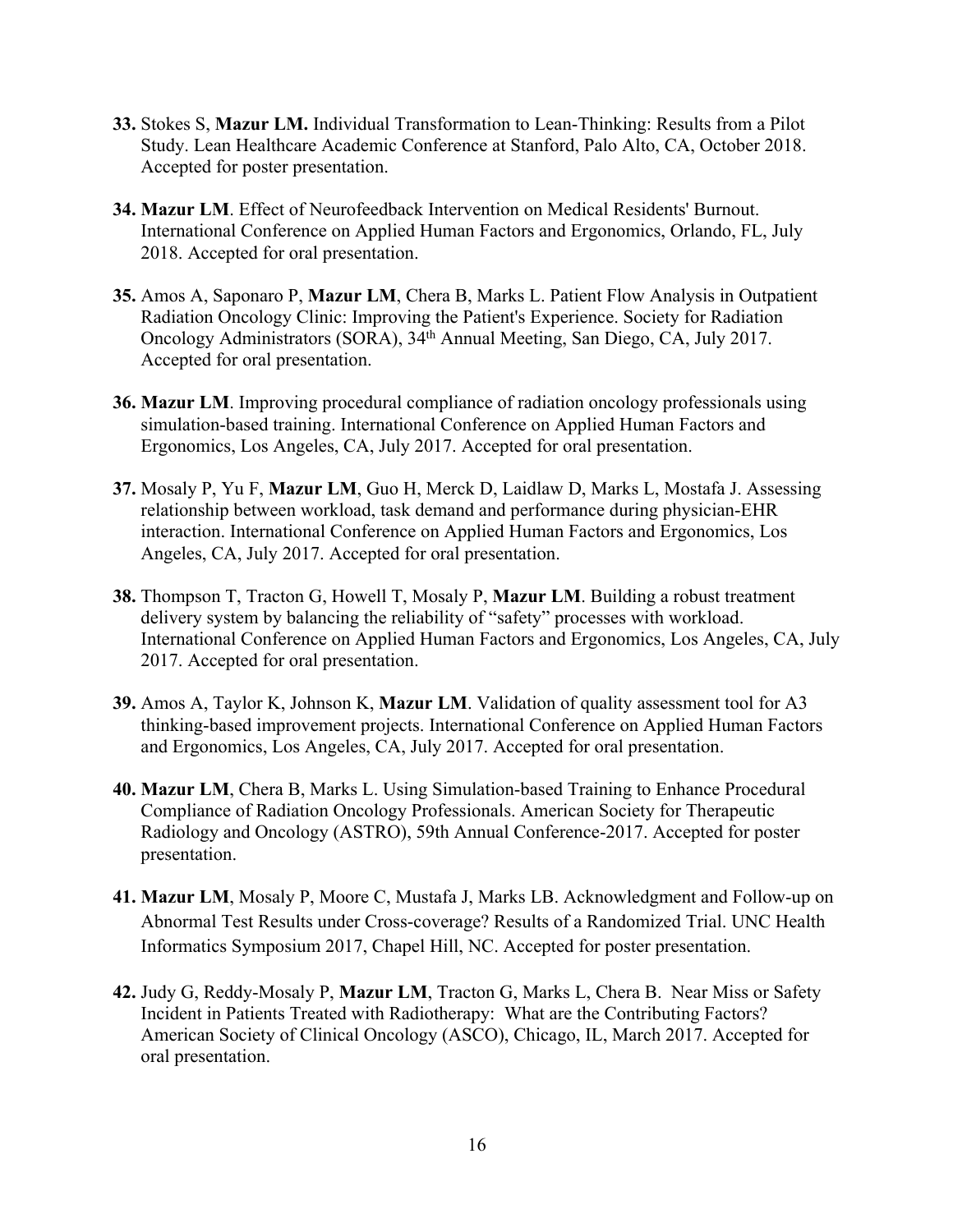- **43.** Chera B, Marks L, **Mazur LM**. Development and Test of Simulated Scenarios to Assess Radiation Therapy Physicians' Performance during Interaction with Computers. International Conference on Applied Human Factors and Ergonomics, Orlando, FL, July 2016. Accepted for oral presentation.
- **44.** Johnson K, **Mazur LM**. Incorporating Lean Exploration Loops into New Hospital Design. International Conference on Applied Human Factors and Ergonomics, Orlando, FL, July 2016. Accepted for oral presentation.
- **45.** Comitz E. Mosaly P, **Mazur LM**. Alpha/Theta Power During Cognitive Tasks in the EMR. International Conference on Applied Human Factors and Ergonomics, Orlando, FL, July 2016. Accepted for oral presentation.
- **46. Mazur LM**, Campbell A, Comitz E, Planting D, Lowen S, Mosaly P, Aysenil B, Chera B, Marks L. Neuro-feedback as Intervention to Improve Providers' Workload and Performance during Computer-based Tasks. International Conference on Applied Human Factors and Ergonomics, Orlando, FL, July 2016. Accepted for oral presentation.
- **47.** Mosaly P, **Mazur LM**, Hoyle L, Marks L. Usability Evaluation of Electronic Medical Records with Radiation Oncologist using Subjective and Objective Measures. American Society for Therapeutic Radiology and Oncology (ASTRO), 57th Annual Conference-2015. Accepted for poster presentation.
- **48.** Wilson A, Chang D, Alley M, Chera B, **Mazur LM**, Comitz E, Deschesne K, Mosaly P, Taylor K, Rockwell J, Terzo L, Neuvirth K, Stravers L, Hoyle L, Tracton G, Adams A. Rate of Portal Film Approval: An In-House Retrospective Analysis of Regular vs. Cross-Coverage Variances in Radiation Oncology. American Society for Therapeutic Radiology and Oncology (ASTRO), 57th Annual Conference-2015. Accepted for poster presentation.
- **49.** Chang D, Alley M, Adams R, Wilson A, Church J, Comitz E, Deschesne K, Mosaly P, Taylor K, Johnson K, Terzo L, Rockwell J, Neuvirth K, Stravers L, Hoyle L, Tracton G, **Mazur LM**, Marks L, Chera B. Enhancing Patient Safety Mindfulness and Promoting a Safety Culture in Radiation Oncology Through the use of an Event Learning System (ELS). American Society for Therapeutic Radiology and Oncology (ASTRO), 57th Annual Conference-2015. Accepted for poster presentation.
- **50. Mazur LM**, Mosaly P, Tracton G, Taylor K, Johnson K, Comitz E, Adams R, Chera B, Marks L. A Quantitative Assessment of the Utility of Safety Barriers. American Society for Therapeutic Radiology and Oncology (ASTRO), 57th Annual Conference-2015. Accepted for oral presentation. *Selected for discussion as one of the 2015 Best of ASTRO meeting.*
- **51. Mazur LM**, Mosaly P, Hoyle L, Falchook A, Eblan M, Marks L. Quantification of workload and performance during provider-EMR interactions. University of North Carolina Annual Quality Expo 2015, Chapel Hill, North Carolina, NC. Accepted for oral presentation.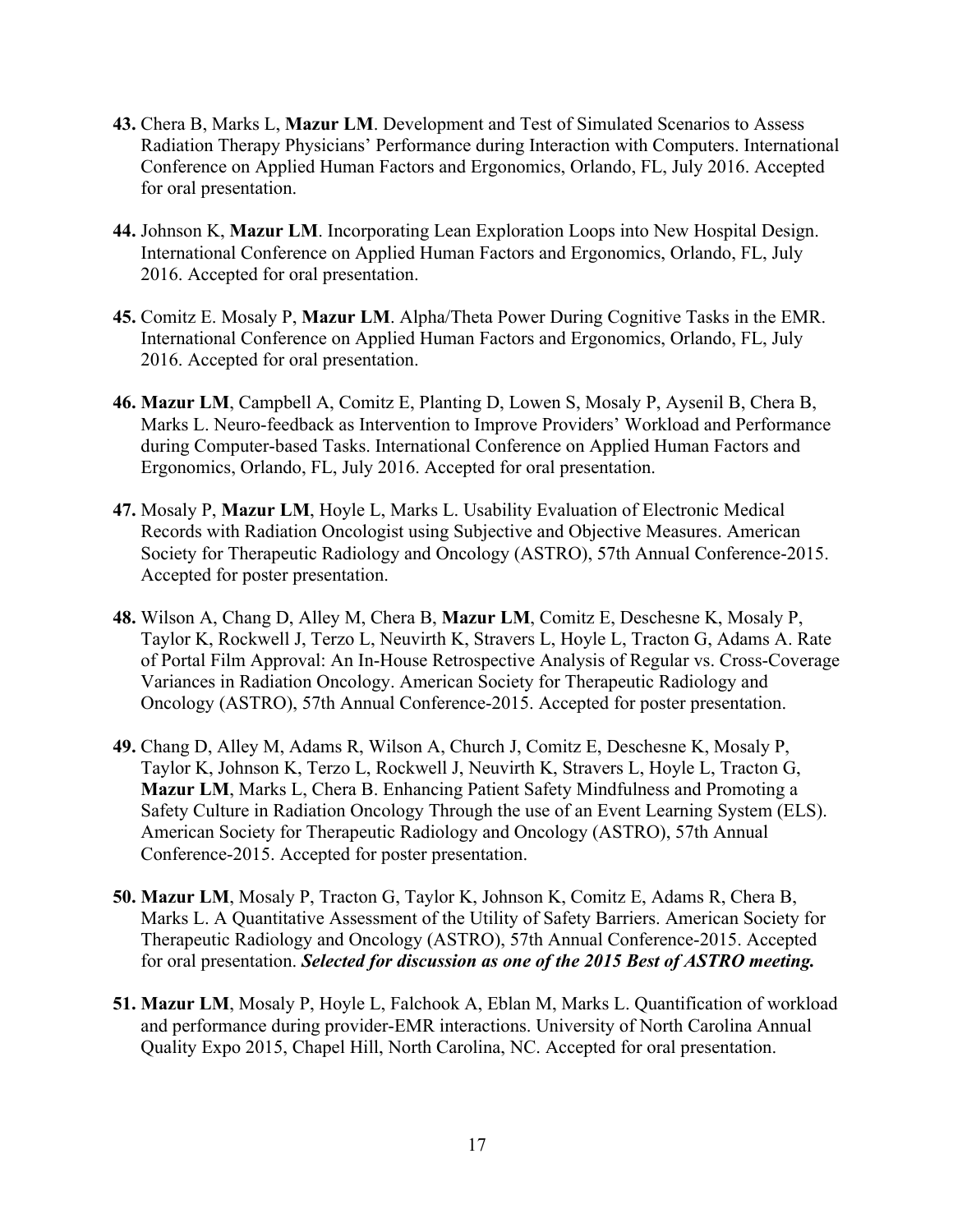- **52.** Pooya P, Ivy J, **Mazur LM**, Marks L, Deschesne K, Mosaly P, Tracton G, Chera B. A Framework for Evaluating the Cost-Effectiveness of Safety Barriers in Radiation Therapy Process. 2015 CIHDS (Center for Integrated Healthcare Delivery Systems) Workshop, State College, PA, March 2015. Accepted for oral presentation.
- **53.** Pooya P, Ivy J, **Mazur LM**, Marks L, Deschesne K, Mosaly P, Tracton G, Chera B. A Cost-Effectiveness Study of Safety Barriers in Radiation Therapy Process. Industrial and Systems Engineering Research Sessions (ISERC), Nashville, TN, May 2015. Accepted for oral presentation.
- **54.** Pooya P, Ivy J, **Mazur LM**, Marks L, Deschesne K, Mosaly P, Tracton G, Chera B. A Framework for Evaluating the Cost-Effectiveness of Safety Barriers in Radiation Therapy Process. Industrial and Systems Engineering Research Conference, Nashville, TN, July 2015. Accepted for oral presentation.
- **55.** Johnson K and **Mazur LM**. Integrating Lean Principles and Practices into Hospital Design. Industrial and Systems Engineering Research Conference, Nashville, TN, May 2015. Accepted for oral presentation.
- **56. Mazur LM**. Towards Higher Levels of Safety Mindfulness. Industrial and Systems Engineering Research Conference, Nashville, TN, May 2015. Accepted for oral presentation.
- **57.** Marks L, **Mazur LM**. Towards High Reliability and Value Creation in Healthcare: A Case Study from Radiation Oncology Clinic. International Conference on Applied Human Factors and Ergonomics, Las Vegas, NV, July 2015. Accepted for oral presentation.
- **58.** Campbell J, **Mazur LM**. Towards safe, accessible, and efficient electronic medical records (EMR): Exploration of efforts at Epic. International Conference on Applied Human Factors and Ergonomics, Las Vegas, NV, July 2015. Accepted for oral presentation.
- **59.** Lebbos N, Oyung R, **Mazur LM**. Adopting human center design to enhance patient safety and improve quality of life. International Conference on Applied Human Factors and Ergonomics, Las Vegas, NV, July 2015. Accepted for oral presentation.
- **60. Mazur LM**, Mosaly P, Comitz E. Relating Workload to Performance during Physician-Computer Interactions. International Conference on Applied Human Factors and Ergonomics, Las Vegas, NV, July 2015. Accepted for oral presentation.
- **61.** Mosaly P, **Mazur LM**. Usability Evaluation of Electronic Medical Records with Physicians using Pupillary Response. International Conference on Applied Human Factors and Ergonomics, Las Vegas, NV, July 2015. Accepted for oral presentation.
- **62. Mazur LM**, Johnson K, Chadwick J. Safe and Efficient Hospitals: A Case Study of Lean-Evidence Based Design (EBD) Approach during Program and Schematic Phases of Design. International Conference on Applied Human Factors and Ergonomics, Las Vegas, NV, July 2015. Accepted for oral presentation.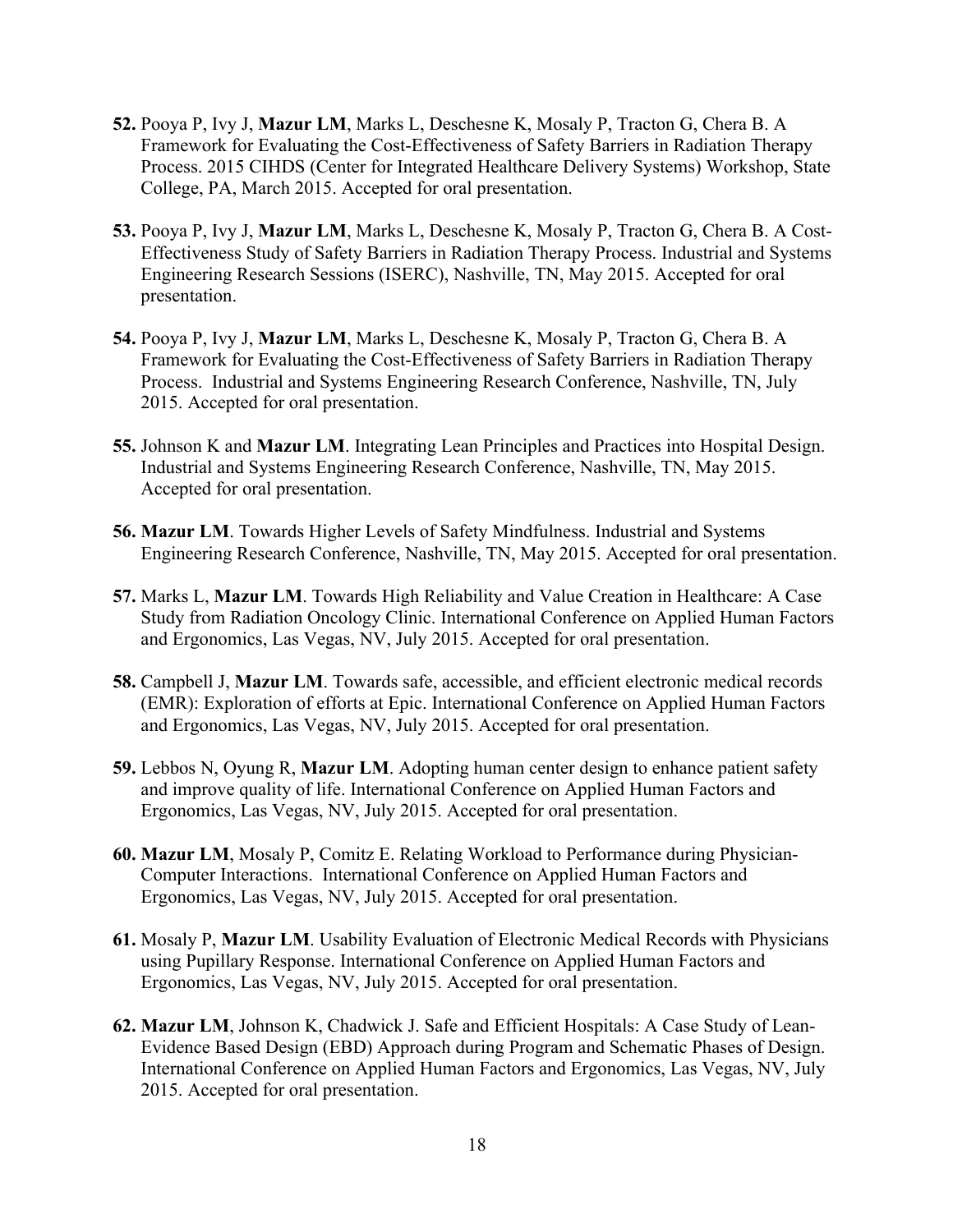- **63.** Pooya P, Ivy J, **Mazur LM**, Deschesne K, Mosaly P. An Optimization Framework to Improve Patient Safety in Radiation Therapy Care Delivery Process. INFORMS Annual Meeting, San Francisco, CA, November 2014. Accepted for oral presentation.
- **64.** Pooya P, Ivy J, **Mazur LM**, Deschesne K, Mosaly P, Tracton G. Assessing the Reliability of the Radiation Therapy Care Delivery Process Using Discrete Event Simulation. Winter Simulation Conference, Savannah, GA, December 2014. Accepted for oral presentation.
- **65. Mazur LM**. Towards Lean Implementation Theory of Individual Transformation in Healthcare. American Society of Engineering Management, Virginia Beach, VA, October 2014. Accepted for oral presentation.
- **66.** Mosaly P, **Mazur LM**, Chera B, Marks L. Objective Assessment of Mental Workload with Pupillary Monitoring during Routine Clinical Tasks: The Impact of Cross-coverage. Industrial and Systems Engineering Research Conference and Expo (ISERC), 2014, Montreal, Canada. Accepted for oral presentation.
- **67.** Mosaly P, **Mazur LM**, Chera B, Marks LB. Task-evoked pupillary response as an Indicator of Cognitive Workload "Redline". American Society for Therapeutic Radiology and Oncology (ASTRO), 56th Annual Conference-2014. Accepted for poster presentation.
- **68.** Taylor KB, Chera B, **Mazur LM**. A Case Study of the Use of A3 Thinking in Radiation Oncology. American Society for Therapeutic Radiology and Oncology (ASTRO), 56th Annual Conference-2014. Accepted for poster presentation.
- **69.** Chera B, Deschense K, Mosaly P, Tracton G, **Mazur LM**, Marks LB. Lessons from a Prospective Incident Learning System: Focus on Physician-Specific "Errors/Near-Misses" and "Errors" that Reached the Patient. American Society for Therapeutic Radiology and Oncology (ASTRO), 56th Annual Conference-2014. Accepted for oral presentation.
- **70.** Adams RD, **Mazur LM**, Chera B, Marks LB. Towards High Reliability and Value Creation in Radiotherapy: University of North Carolina's Department of Radiation Oncology Pursuit for Patient Safety. National Radiation Therapy Conference, San Francisco CA, September 14-16, 2014. Accepted for oral presentation.
- **71. Mazur LM**, Mosaly P, Falchook A, Eblan E, Boyle M, Frohlich F, Marks LB. Quantification of Physicians' Workload using Eye-tracking and EEG-based Data. Industrial and Systems Engineering Research Conference, Montreal, Canada, May 2014. Accepted for oral presentation.
- **72.** Taylor LM, **Mazur LM**, Chera B, Marks LB. Application of "A3 Thinking" to Operational Improvements in Radiation Oncology. Industrial and Systems Engineering Research Conference, Montreal, Canada, May 2014. Accepted for oral presentation.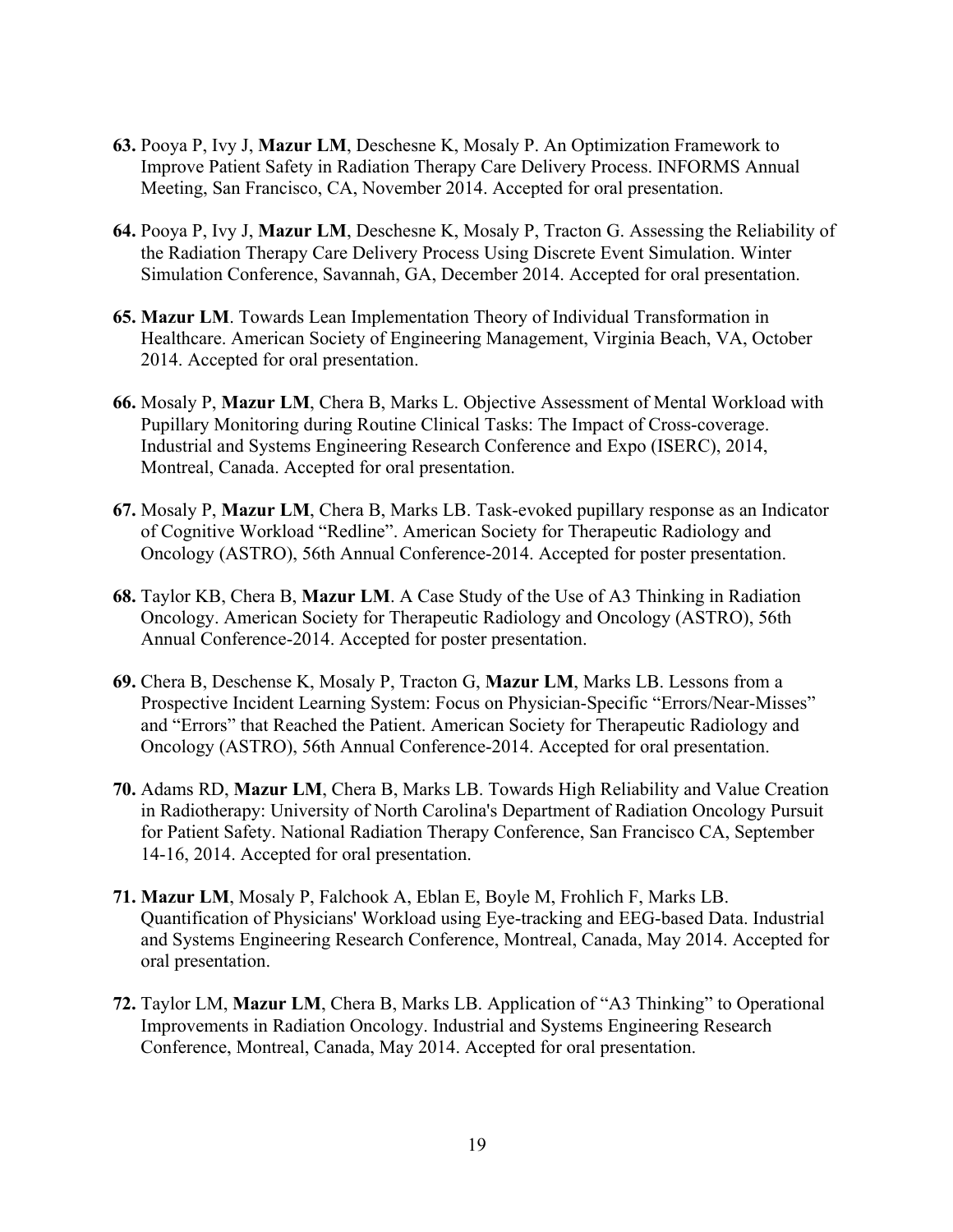- **73.** Mosaly P, **Mazur LM**, and Marks LB. Task-evoked pupillary response as an Indicator of Cognitive Workload "Redline. Industrial and Systems Engineering Research Conference, Montreal, Canada, May 2014. Accepted for oral presentation.
- **74. Mazur LM**, Mosaly P, Falchook A, Eblan E, Boyle M, Frohlich F, Marks LB. Towards Better Understanding of Cognitive Workload during Physician-Computer Interaction, International Conference on Applied Human Factors and Ergonomics, Krakow, Poland, July 2014. Accepted for oral presentation.
- **75. Mazur LM**, Chera B, Adams R, Marks LB. Using High Reliability and 'Lean' Thinking to Drive Excellence in Patient Safety: A Case Study from Radiation Oncology. International Conference on Applied Human Factors and Ergonomics, Krakow, Poland, July 2014. Accepted for oral presentation.
- **76.** McCreery J, **Mazur LM**, Leading Change in Hospital Lean Implementation: Top Management Perceptions and Reflection. International Conference on Applied Human Factors and Ergonomics, Krakow, Poland, July 2014. Accepted for oral presentation.
- **77. Mazur LM**, and McCreery J. Hospital Design: Integrating Evidence-Based Design with Lean Principles and Practices. IIE Annual Conference and Expo, Puerto Rico, May 2013. Accepted for oral presentation.
- **78. Mazur LM**, Mosaly P, Jones E, Hoyle L, Chera B, Marks LB. Exploring Association Between Mental Workload and Performance in Radiotherapy Planning. IIE Annual Conference and Expo, Puerto Rico, May 2013.Accepted for oral presentation.
- **79.** Mosaly P, **Mazur LM**, Jones E, Hoyle L, Chera B, Marks LB. Physicians Mental Workload Quantification during Cross-coverage in Radiation Treatment Planning, IIE Annual Conference and Expo, Puerto Rico, May 2013. Accepted for oral presentation.
- **80.** Hummer D, **Mazur LM**, Hoeg K. A Mixed Methods Case Study of Lean Implementation Climate. IIE Annual Conference and Expo, Puerto Rico, May 2013. Accepted for oral presentation.
- **81.** Mosaly P, **Mazur LM**, Jones E, Hoyle L, Chera B, Zagar T, Marks L. Quantifying the Impact of "Cross-coverage" on Physician's Workload and Performance During Radiation Therapy Treatment Planning. American Society for Therapeutic Radiology and Oncology (ASTRO), 55th Annual Conference, Atlanta, GA, 2013. Accepted for oral presentation.
- **82.** Mosaly P, **Mazur LM**, Miller S, Eblan M, Jones E. Applying Human Factors Analysis and Classification System (HFACS) to the Analysis of 'Good Catches' in Radiation Oncology. American Society for Therapeutic Radiology and Oncology (ASTRO), 55th Annual Conference, Atlanta, GA, 2013. Accepted for oral presentation.
- **83.** Mosaly P, **Mazur LM**, Miller S, Eblan M, Jones E, Burkhardt K, Adams R, Rockwell J, Chera B, Marks LB. Applying the Human Factors Analysis and Classification System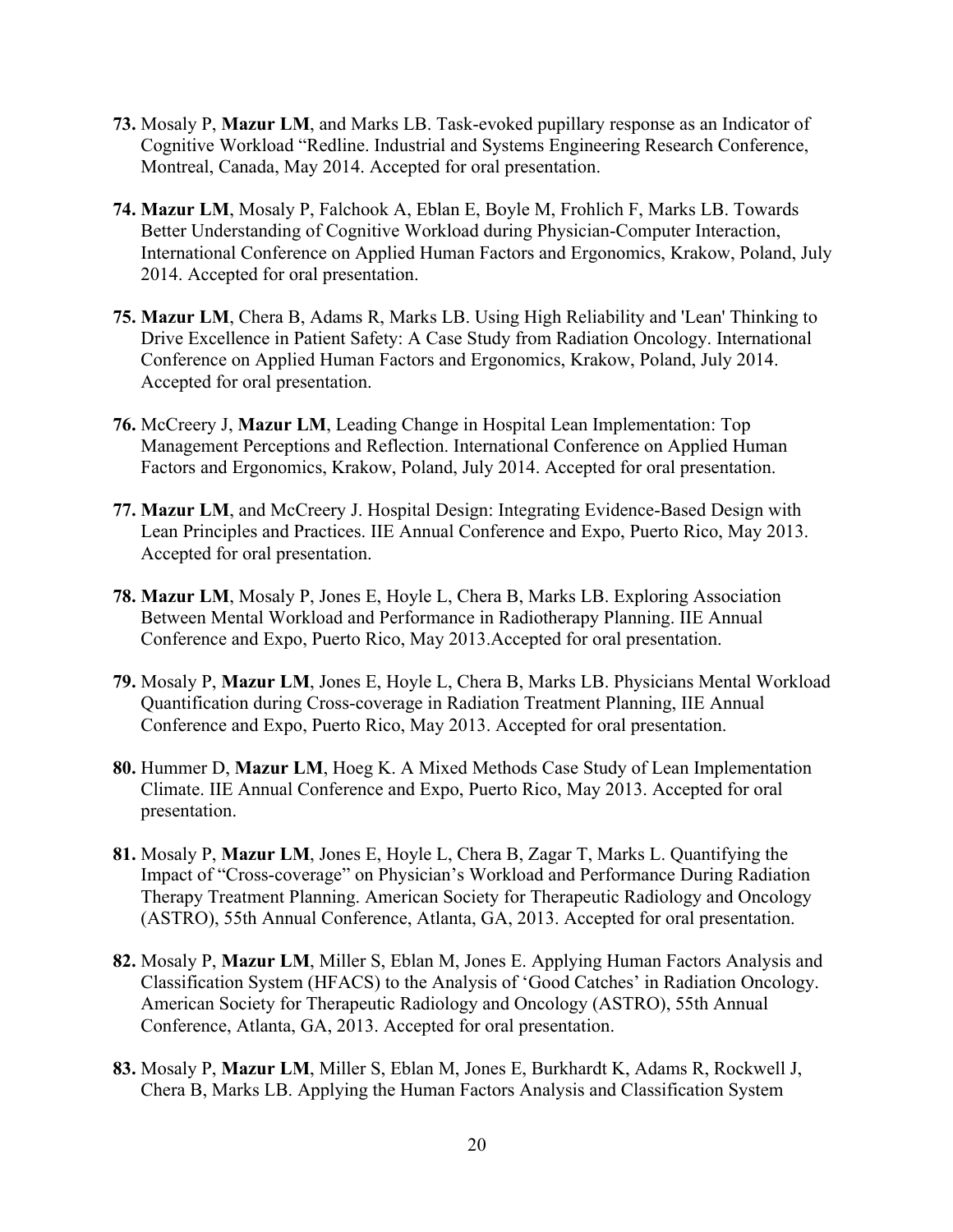(HFACS) Model to the Analysis of Radiation Therapy Safety Events. Joint Workshop: Technology for Innovation in Radiation Oncology, National Institutes of Health, Bethesda, MD, 2013. Accepted for poster presentation.

- **84. Mazur LM**, Mosaly P, Jones E, Hoyle L, Chera B, Marks L. Towards Better Understanding of Workload and Performance during Radiation Therapy Planning Tasks. Joint Workshop: Technology for Innovation in Radiation Oncology, National Institutes of Health, Bethesda, MD, 2013. Accepted for poster presentation.
- **85.** Venkitasubramanian A, Yannayon J, Kim B, Donahue D, Augustine GK, Doshi N, Venkateswaran A, Arellano C, **Mazur LM**. Empirical Evaluation of Hand Hygiene Perceptions and Behaviors, Institute for Healthcare Improvement, 23rd Annual National Forum on Quality Improvement in Health Care, Orlando, 2012.Accepted for poster presentation.
- **86. Mazur LM**, Mosaly P, Marks LB. Association Between Workload and Errors in Clinical Radiation Oncology", American Society for Therapeutic Radiology and Oncology (ASTRO), 54th Annual Conference, Boston, 2012. Accepted for poster presentation.
- **87. Mazur LM**, Mosaly P, Jones E, Hoyle L, Chera B, Zagar T, Marks LB. Quantification of Physician Workload for Radiotherapy Planning, and Possible Associations with Performance. ASCO's Quality Care Symposium, San Diego, 2012. Accepted for poster presentation.
- **88.** Hummer D, **Mazur LM**, Lefteris C, Grant H. Assessment between Organizational Climate and Lean Behaviors, IIE Annual Conference and Expo, Orlando, May 2012. Accepted for oral presentation.
- **89.** Mosaly P, **Mazur LM**, Banes D, Plato A, and Marks LB. Interventions in Standardizing Work Procedures and Reducing Stress in High-dosage-radiation Nurses' Work. International Forum on Quality and Safety in Healthcare Expo 2012, Paris. Accepted for poster presentation.
- **90.** Adams R, Church J, Jackson M, Chang S, Deschesne K, LaChapelle D, Rockwell J, Baynes, D, Jones E, **Mazur LM**, Marks LB. Multipronged Quality Initiative in Radiation Oncology. Institute for Healthcare Improvement, 23rd Annual National Forum on Quality Improvement in Health Care, Orlando, 2011. Accepted for poster presentation.
- **91.** Mosaly P, Mazur LM, Jackson M, Chang S, Burkhardt K, Adams R, Jones E, Rockwell J, Marks LB. Empirical Evaluation of Workload of the Radiation Oncology Physicist during Radiation Treatment Planning and Delivery. Human Factors and Ergonomics Society's 55th Annual Meeting, Las Vegas, 2011. Accepted for oral presentation. *Supplemented with 'fullpaper' conference publication.*
- **92. Mazur LM**, Moslay P, Jackson M, Chang S, Burkhardt DK, Adams R, Jones E, Rockwell J, Marks LB. Quantitative Assessment of Workload and Stressors in Clinical Radiation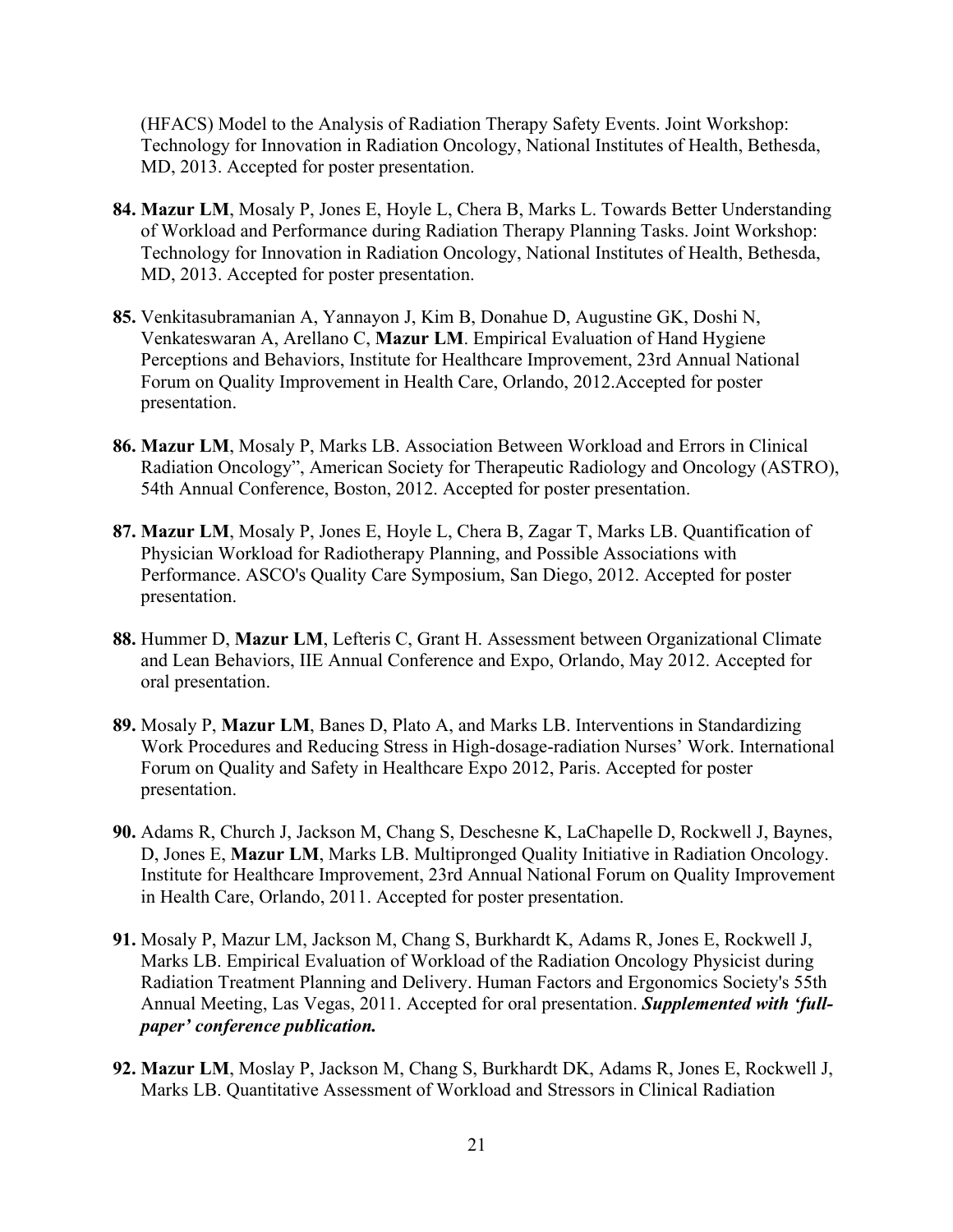Oncology: A Step Towards Improving Patient Safety", American Society for Therapeutic Radiology and Oncology (ASTRO), 53nd Annual Conference, Miami, 2011. Accepted for oral presentation.

- **93.** Marks LB, Jackson M, Taylor K, Jones E, **Mazur LM**, Saponaro P, Burkhardt K. From Paper Charts to An Electronic Medical Record (EMR): Challenges to Patient Flow. American Society for Therapeutic Radiology and Oncology (ASTRO), 52nd Annual Conference, San Diego, 2010. Accepted for oral presentation.
- **94. Mazur LM**, and Chen, S.-J. "An Empirical Study for Medication Delivery Improvement Based on Healthcare Professionals' Perceptions of Medication Delivery System", Production and Operations Management Society (POMS) Conference, Orlando, FL, 2009. Accepted for poster presentation.
- **95.** Jackson M, Johnson J, Thompson S, John S, Lefteris C, **Mazur LM**. Reducing Discharge Time on Patient Floors. Fifteenth Annual International Scientific Symposium on Improving the Quality and Value of Health Care, part of the Annual Institute of Healthcare Improvement Conference, Orlando, FL, 2009. Accepted for poster presentation.
- **96.** Gebicki M, Raghunandan A, Kizhakethil GT, Lawing B, Godwin W, Smith M-L, Carter J, Lefteris C, **Mazur LM**. Inventory Control for Supplies in Emergency Department. Fifteenth Annual International Scientific Symposium on Improving the Quality and Value of Health Care, part of the Annual Institute of Healthcare Improvement Conference, Orlando, FL, 2009. Accepted for poster presentation.
- **97.** Gebicki M and **Mazur LM**. Evaluation of Inventory Management Policies in Hospitals' Medication Supply Chain. Fifteenth Annual International Scientific Symposium on Improving the Quality and Value of Health Care, part of the Annual Institute of Healthcare Improvement Conference, Orlando, FL, 2009. Accepted for poster presentation.
- **98.** Roszell S, Jackson M, Taylor K, Xu J, **Mazur LM**. Reducing Standard Work to Increase Nursing Care Time in a Clinic Setting. Fifteenth Annual International Scientific Symposium on Improving the Quality and Value of Health Care, part of the Annual Institute of Healthcare Improvement Conference, Orlando, FL, 2009. Accepted for oral presentation.

#### **Invited Presentation and Panels – Not Refereed:**

- **1. Mazur LM.** Health and Humanities Ground Rounds, UNC, 2019 (60min talk).
- **2. Mazur LM**, Mosaly P, Tracton G. Exploring Providers' Performance During Interactions with Health Information Technology. Carolina Digital Health Research Initiative (CaDHRI) Workshop Series, University of North Carolina (UNC), 2018 (60 min talk).
- **3. Mazur LM**, Smith B (session organizers) and Marks L (session moderator). The Impact of EHRs on Radiation Oncology Practice. American Society for Therapeutic Radiology and Oncology (ASTRO), 56th Annual Conference-2016 (90-minute panel session).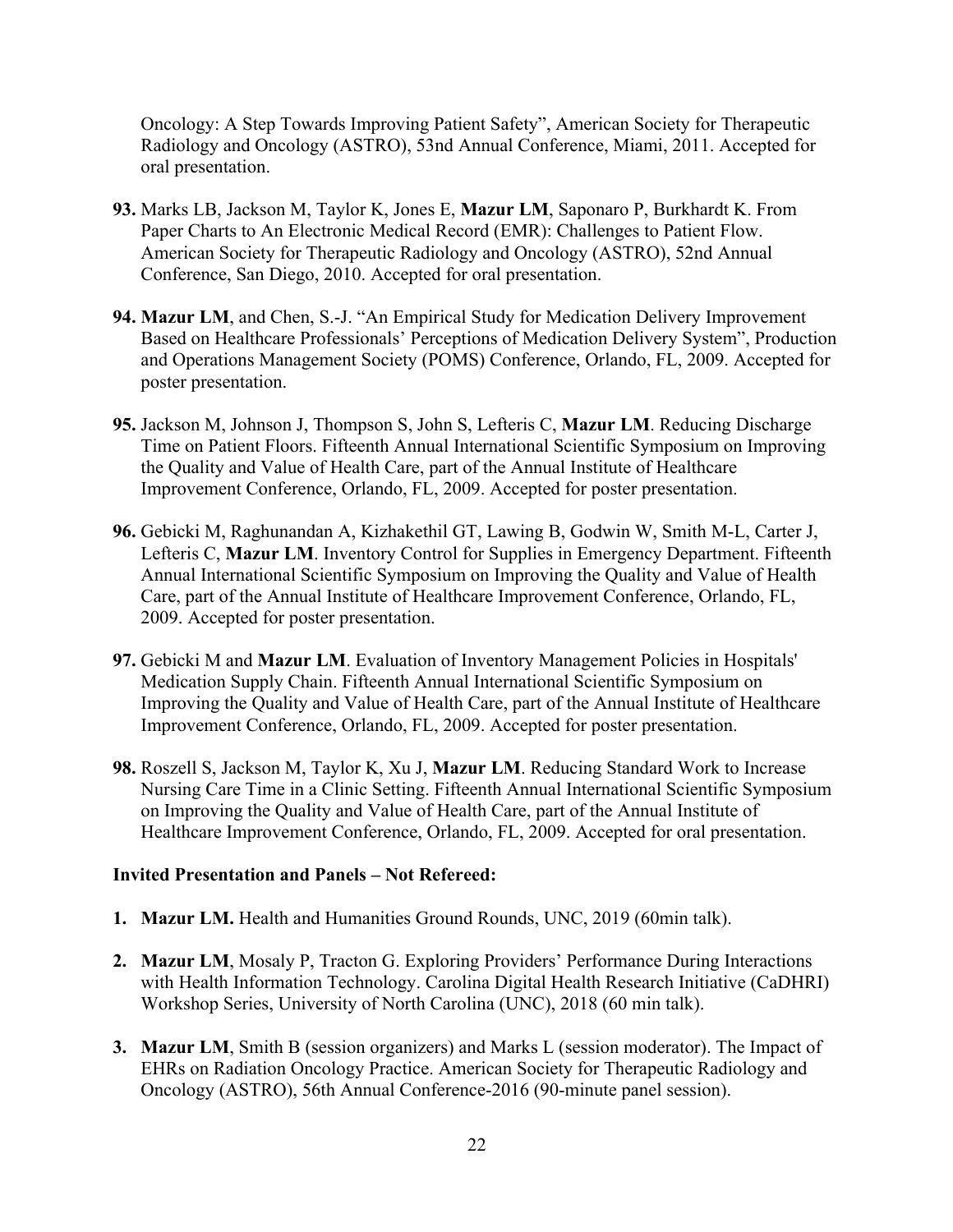- **4. Mazur LM.** Towards Better Understanding of Human Errors during Providers Interactions with Electronic Medical Records (EMRs). Fall Pan Campus Health Informatics Meeting, University of North Carolina at Chapel Hill, 2016.
- **5. Mazur LM**. Mental Workload and Performance. American Association of Physicists in Medicine (AAPM), 57<sup>th</sup> Annual Meeting-2015. Abstract published with Med. Phys. 42, 3617 (2015); http://dx.doi.org/10.1118/1.4925671
- **6. Mazur LM**. Current and Future State of Quality and Safety in Radiation Therapy (RT). Industrial and Systems Engineering Department, North Carolina State University, 2016 (ISE; invitation form Dr. Julie Ivy).
- **7. Mazur LM**, Adams R. High Reliability and Value Creation in Radiation Therapy: UNC's Pursuit for Patient Safety. American Association of Medical Dosimetrists (AAMD), 5<sup>th</sup> Regional Meeting, Raleigh, NC 2014.
- **8. Mazur LM**, Grant H. Using 'Lean' Methodology to Drive Continuous Improvement Coworkers Empowerment. 37th Annual Conference: North Carolina Association of Healthcare Access Management, Carolina Beach, North Carolina, 2012.
- **9.** Spade J. Easton L, **Mazur LM**. Reducing Cost and Improving Care. The 26th Forum on Emerging Issues, Raleigh, NC, 2011.
- **10. Mazur LM**, Poole T. Partnering with Students to Improve Care. The 22nd Annual National Forum on Quality Improvement in Health Care, Orlando, FL, 2010.
- **11. Mazur LM**, McCreery J, Rothenberg L. Measuring Organizational Change Process in Hospitals: Development of Evaluation Framework. National Outreach Scholarship Conference, Raleigh, NC, October 5th, 2010.
- **12. Mazur LM**. Beyond Lean in Healthcare. North Carolina Hospital Association Board Meeting (NCHA), Cary, North Carolina, 2009.
- **13. Mazur LM**. Reducing Medication Delivery Errors using Lean Process Design Rules. Annual Six Sigma Conference, College of Textiles, North Carolina State University, Raleigh, NC, February 20th, 2009.
- **14. Mazur LM**. Achieving Culture of Excellence for Health Care Operations using Lean Principles. American Society for Quality - Raleigh ASQ Section 1113, 2010.
- **15. Mazur LM**. Streamlining Your Organization: The Lean Concept. North Carolina Community Health Center Association 2009 Annual Meeting & Primary Care Conference *in conjunction with the* NC Office of Rural Health and Community Care*,* New Bern Hotel & Marina, New Bern, NC June 11-13, 2009.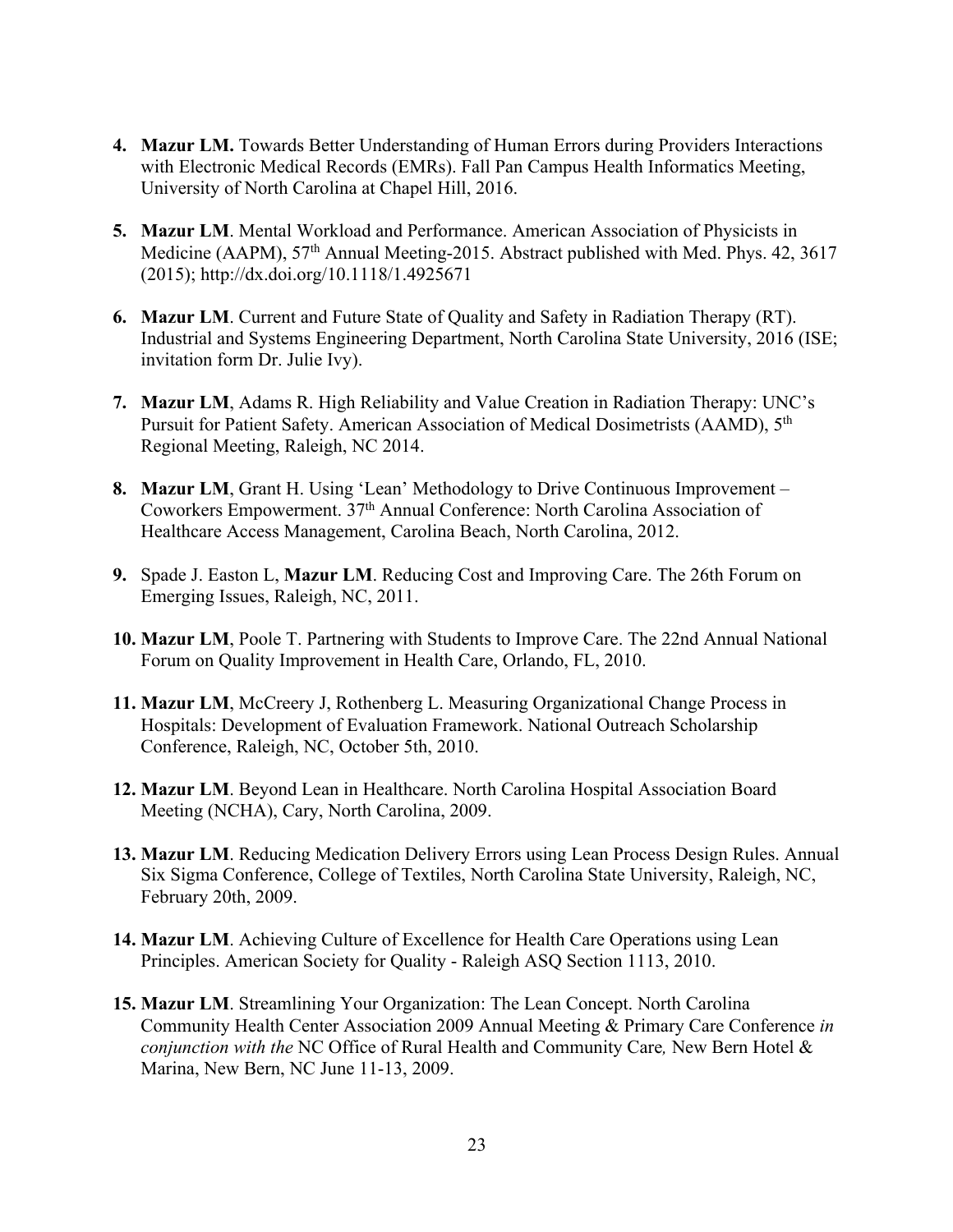# **Teaching Record**

# **Instructor (with full lecture/lab and grading responsibility):**

|      | 2016-present INLS 582: Systems Analysis, School of Information and Library Science (SILS) –<br>University of North Carolina.                                             |
|------|--------------------------------------------------------------------------------------------------------------------------------------------------------------------------|
|      | 2013-present HPM 967: Lean Six-Sigma I & II for Healthcare, School of Public Health<br>(workshop $\&$ on-line class) – University of North Carolina                      |
| 2012 | BME 495: Quality Systems and Human Factors Engineering for Medical Devices,<br>(Lecture and Lab), Biomedical Engineering Department – North Carolina State<br>University |
| 2008 | I&ME 471: Computer Integrated Manufacturing (Lecture and Lab)<br>Industrial and Management Engineering at Montana State University                                       |
| 2007 | I&ME 350: Statistical Data Analysis for Engineers, (Lecture)<br>Industrial & Management Engineering, Montana State University                                            |

# **Invited Co-Instructor:**

| 2008-2011 | ISE 498: Senior Design Projects                                     |
|-----------|---------------------------------------------------------------------|
|           | Industrial and Systems Engineering, North Carolina State University |
|           | Yellow Belt Lean Six Sigma Certification Program for Students       |

# **Workshops:**

| 2019 | Lean-Six Sigma Yellow Belt Certification. Eight-hour workshop for SILS<br>students taking my INLS 582 course. University of North Carolina.                                                                                                                                                    |
|------|------------------------------------------------------------------------------------------------------------------------------------------------------------------------------------------------------------------------------------------------------------------------------------------------|
|      | 2015-present Two-hour workshop to medical students on topics related to patient safety and<br>care quality. School of Medicine – University of North Carolina (initiated via the<br>NC AHEC UNC Campus Innovation Grants). Delivered every $\approx$ 6 weeks to<br>sequential student cohorts. |
|      | 2009-present One-hour workshop to new employees, residents, and students on topics related to<br>Safety and Quality. Radiation Oncology, School of Medicine - University of<br>North Carolina. Delivered as needed (just-in-time workshop).                                                    |
| 2016 | Six-hour workshop on engineering patient safety in radiation oncology and how<br>to use 'Lean' tools to improve your department. ASRT Radiation Therapy<br>Conference, Boston, MA.                                                                                                             |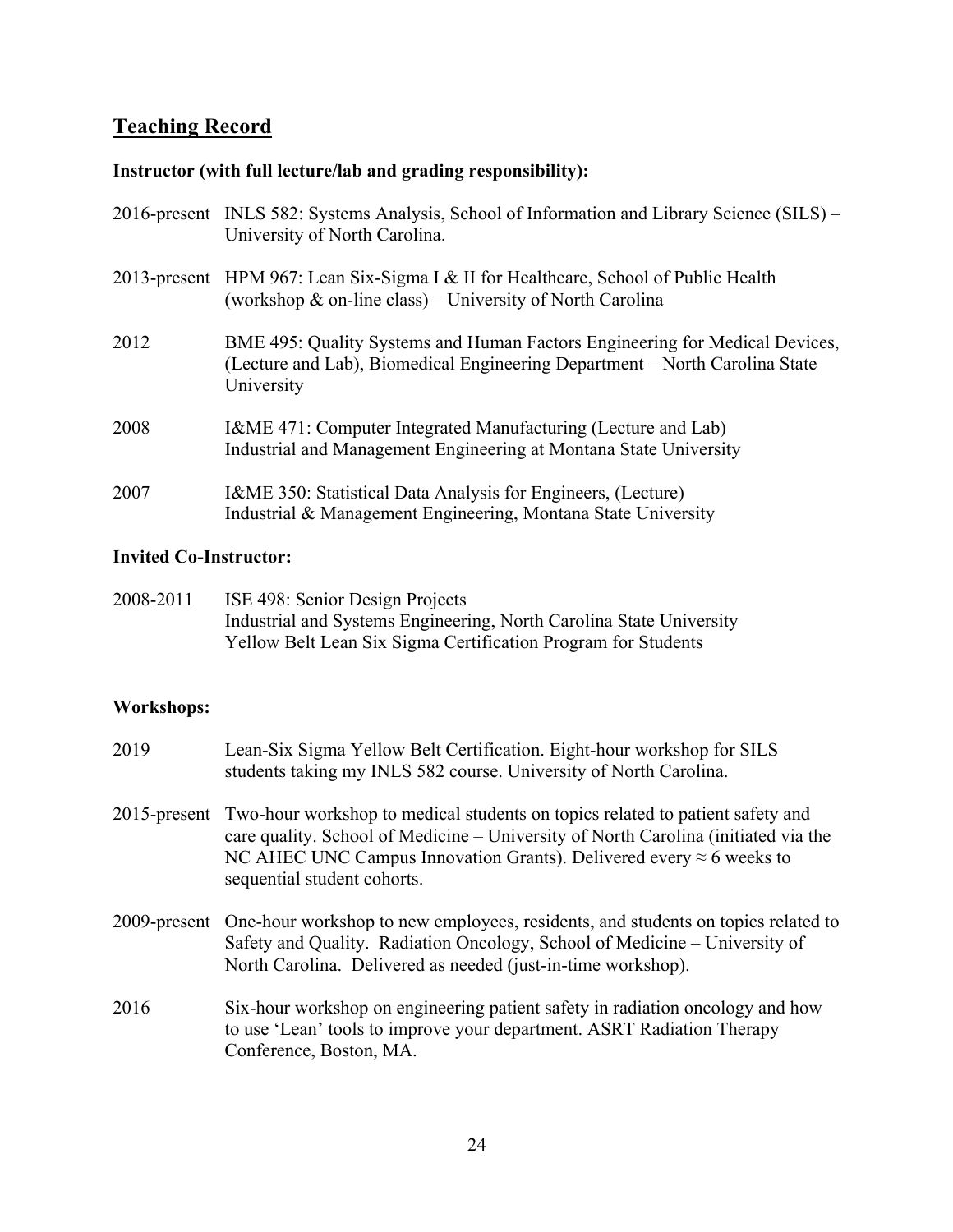2009-2014 Continuous Quality Improvement (CQI) programs in healthcare: Why do they fail? Department of Health Policy and Management, UNC Gillings School of Global Public Health, University of North Carolina (invitation from Dr. Jeffrey Simms and Dr. Bruce Fried).

#### **Teaching Assistant Experience:**

| 2005 | I&ME 471: Computer Integrated Manufacturing |
|------|---------------------------------------------|
| 2004 | I&ME 271: Microcomputers in Industry        |
| 2004 | I&ME 471: Computer Integrated Manufacturing |
| 2003 | I&ME 271: Microcomputers in Industry        |

### **PH.D. Advisor:**

- 2025. Title: TBD. Kwong, Elizabeth Choy School of Information and Library Science (SILS), University of North Carolina.
- 2024 Title: TBD Student: Ashlyn Zabrowski, School of Information and Library Science (SILS), University of North Carolina.
- 2021 Tentative Dissertation Title: Application of Human Factors Engineering to Optimization of Quality Assurance (QA) Program in Radiation Oncology Settings. Student: Karthick Adapa, School of Information and Library Science (SILS), University of North Carolina.

#### **Ph.D. Committee Advisor:**

- 2019 Tentative Dissertation Title: Integrated Technological Support for Coordinated Care inside the Emergency Department. Student: Rachel Stemerman. School of Information and Library Science (SILS), University of North Carolina.
- 2016 Dissertation Title: Development and Test of Discrete Event Simulation Models for Optimizing Quality Assurance (QA) Systems. Student: Pega Pooya, Industrial and Systems Engineering, North Carolina State University.
- 2013 Dissertation Title: Do Lean Management Initiatives Improve Quality of Care? Student: Sheila Roszell, School of Nursing, University of North Carolina.

#### **Master Theses Advisor:**

- 2021 Co-Design Approaches Involving Older Adults: Development of a patient-centered preference tool for patients with hematologic malignancies. Student: Amy Cole SILS, University of North Carolina, Chapel Hill, NC.
- 2019 Identifying Facilitators and Barriers in the Application of Contextual Inquiry to Understand Provider Burnout. Student: Richa Kanwar, SILS, University of North Carolina, Chapel Hill, NC.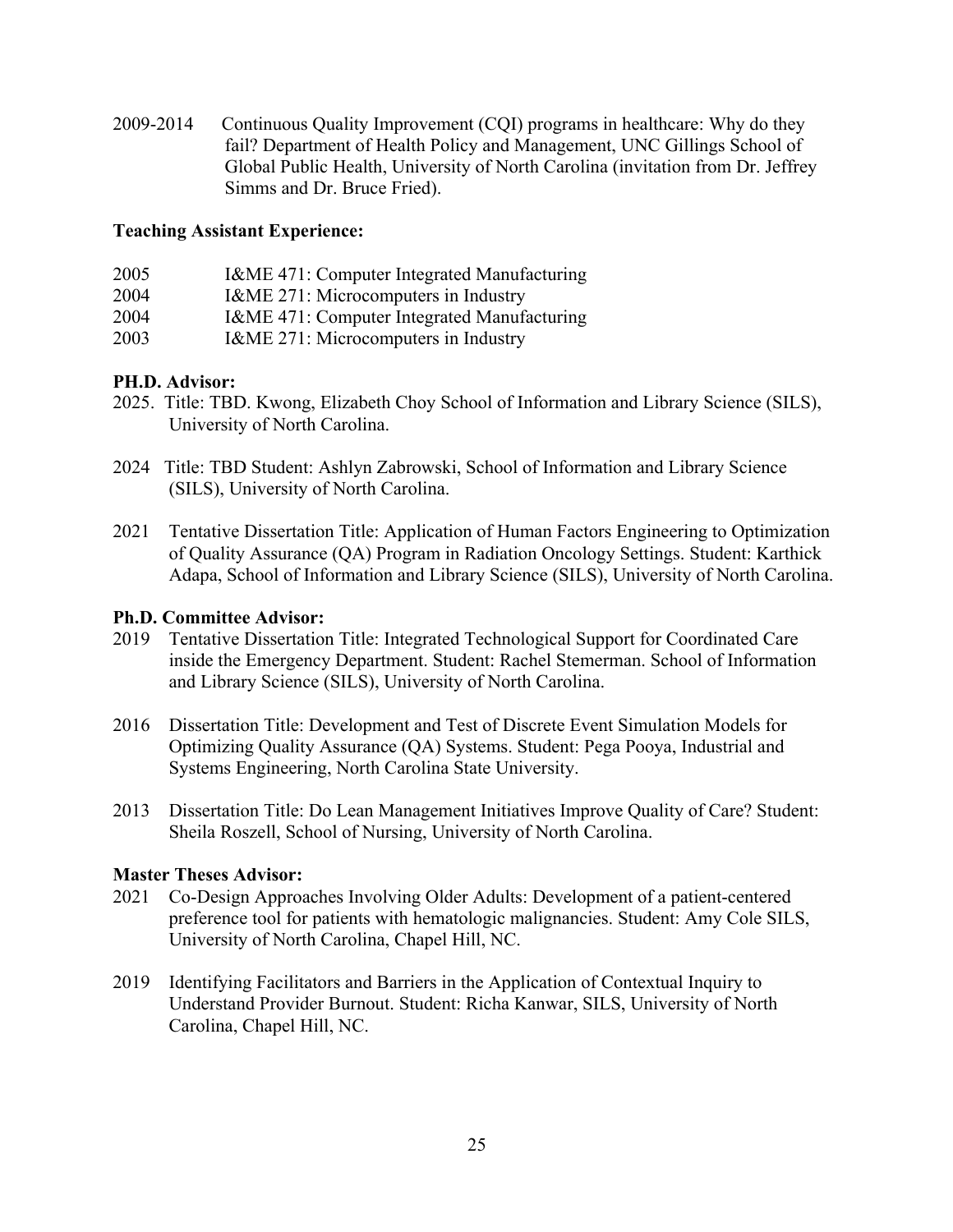- 2019 Developing an Objective Framework for Measuring and Assessing the Implementation of Information Systems in a Healthcare Setting. Student: Jain Saumya, SILS, University of North Carolina, Chapel Hill, NC.
- 2018 Usability Assessment of Epic Interfaces using Heuristics. Student: Natalie Castellano, SILS, University of North Carolina, Chapel Hill, NC.
- 2017 Assessing the Relationships between Task Demand, Task Difficulty and Performance during Physicians' Interaction with EHR Systems. Student: Xia Dong, School of Library and Information Science, University of North Carolina.
- 2010 Research and Evaluation of Inventory Control Policies in Central Sterile Departments. Student: Gerish Kumar, Industrial and Systems Engineering, North Carolina State University.
- 2009 Understanding Individual Readiness for Process Improvement in Emergency Departments. Student: Trip Poole, Industrial and Systems Engineering, North Carolina State University.

#### **Senior Design Project Advisor: Undergraduate Students:**

*Industrial & Systems Engineering Department – North Carolina State University:*

- 2016 Cycle Time and Interruptions Study (Department of Radiation Oncology, UNC) Students: Seo A, Lisy C.
- 2009 Facility Design Biomedical Engineering Department (Rex Hospital) Students: Smith A, Goldstein B.
- 2008 Product Flow Optimization (Electroswitch, Raleigh, NC) Students: Raghunandan A, Kizhakethil A.

*Industrial & Management Engineering Department – Montana State University:*

2006 Medication Delivery Process Improvement: Part I (Bozeman Deaconess Hospital) Students: Gebicki M, Andrikopoulos A, Hume, M.

#### **Summer Internships Advisor:**

- 2019 Usability Assessment of Epic Interfaces using Heuristics. Student: Natalie Castellano, SILS, University of North Carolina, Chapel Hill, NC.
- 2018 Development of Return on Investment (ROI) Model for Continuous Quality Improvement Programs in Healthcare Settings. Student: Aravind Reddy Kothagadi, SILS, University of North Carolina, Chapel Hill, NC.
- 2018 Usability Assessment of Patient Occurrence Reporting System (PORS)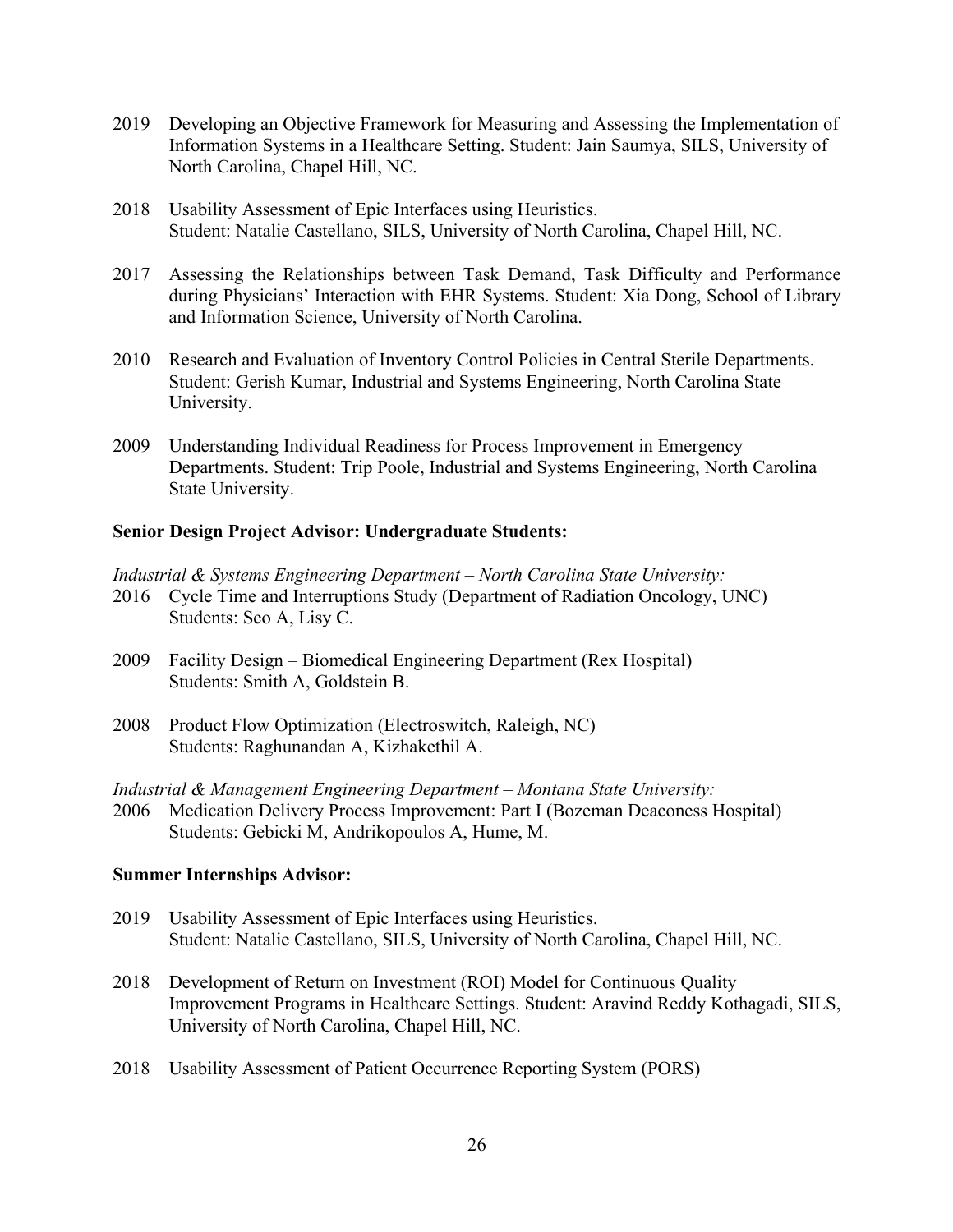Student: Aravind Reddy Kothagadi, SILS, University of North Carolina, Chapel Hill, NC.

- 2018 Machine Learning Application for Quality Assurance (QA) in Radiation Oncology. Student: Malvika Pillai, SILS, University of North Carolina, Chapel Hill, NC.
- 2017 Cognitive Modeling of Providers' Interactions with Epic. Student: Xia (Shia) Dong, SILS, University of North Carolina, Chapel Hill, NC.
- 2017 Computer Simulation Modeling, Radiation Oncology QA System. Student: Howell C, Medical student, University of North Carolina, Chapel Hill, NC.
- 2016 Data Visualization Methods for Safety Mindfulness: Part II (Rad-Onc, UNC). Student: Zhao Q, PhD candidate, Computer Science Department, UNC.
- 2015 Data Visualization Methods for Safety Mindfulness: Part I (Rad-Onc, UNC). Student: Zhao Q, PhD candidate, Computer Science Department, UNC.
- 2015 Computer Simulation Modeling, Surgical Pavilion Design (Surgery, UNC). Student: Pooya P, PhD candidate, Industrial and Systems Engineering, NCSU.
- 2010 Development of Strategies for Hand Hygiene Compliance (Rex Hospital). Students: Venkitasubramanian A, Yannayon J, Kim B, Donahue D, Augustine GK, Doshi N, Venkateswaran A.
- 2010 Patient Flow Optimization in Emergency Department (Rex Hospital). Students: Gebicki M, Raghunandan A, Poole T.
- 2009 Development of Process Flow and Standard Work to Increase Nursing Care Time in a Clinic Setting, Radiation Oncology. UNC. Students: Roszell, S., Mosaly P, Jackson, M., Taylor, K., Xu, J.

#### **Field Experience:**

- 2017 Emergency Department- Systems Analysis Student: Melissa Hofman, SILS, University of North Carolina.
- 2017 Emergency Department- Systems Analysis Student: Melissa Hofman, SILS, University of North Carolina.

#### **Development of Education Materials:**

2019 Systems Analysis (On-line version). School of Information and Library Science (INLS 582; 3 credit class).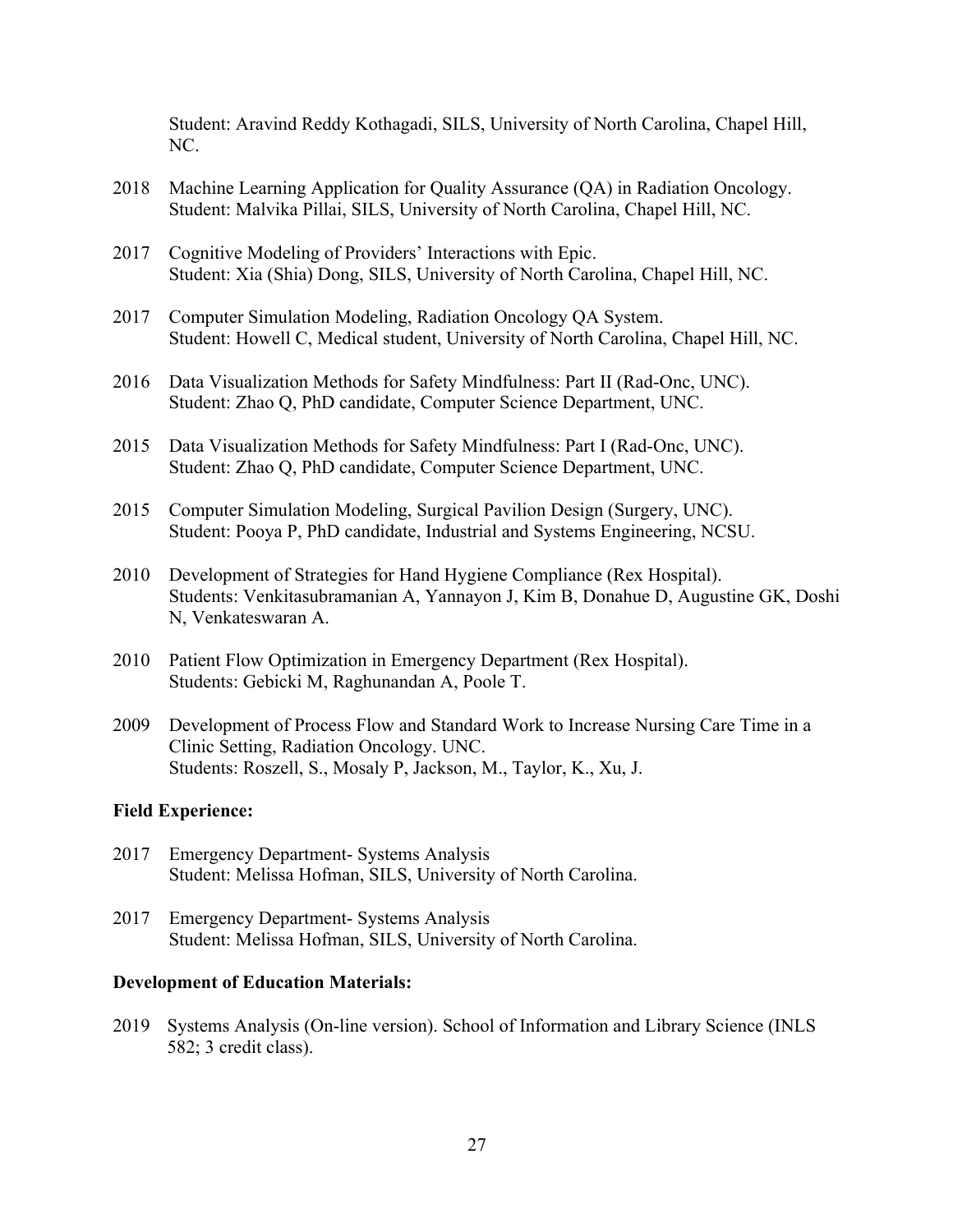- 2016 Process Capability and Control Charts; Medical Students; Institute for Healthcare Quality Improvement (IHQI); 3 x 1hr.
- 2016 A3 Problem Solving Workshop; UNC Healthcare System (with collaboration with Operational Excellence (OE)); 2 x 8hrs.
- 2015 Lean and High Reliability; Medical Student; Institute for Healthcare Quality Improvement (IHQI); 2 x 1hr.
- 2013 Lean Six-Sigma Certification (Department of Health Policy and Management, UNC Gillings School of Global Public Health, University of North Carolina, 2 x 8hr workshop and 16 x 1.5hrs lectures delivered on-line over 2 semesters).
- 2009 A3 Problem Solving Class for Radiation Oncology Professionals; (1hr)

### **Selected Informal Mentorship:**

I have a somewhat unique role in the university. I'm a PhD/industrial engineer with a primary appointment in a clinical department. One of my primary assignments has been to help to apply industrial engineering (IE) principles, methods and tools to the radiation oncology clinic to improve quality and safety. As such, I have been conducting formal and informal training of employees throughout the department, including members of the Division of Healthcare Engineering (DHE), which I oversee. This consists of formal lectures as well as informal mentoring over time.

| $2021 -$  | Dr. Amro Khasawneh (Assistant Professor, DHE)                             |
|-----------|---------------------------------------------------------------------------|
| 2018-2022 | Dr. Ian Kratzke (Surgery Resident, UNC Health)                            |
| 2015-2021 | Dr. Alison Amos (Improvement Specialist, DHE)                             |
| 2014-2017 | Gregg Tracton (Data Analysis and Visualization, DHE)                      |
| 2013-2014 | Kendra Johnson (Improvement Specialist, DHE)                              |
| 2011-2012 | Kinley Taylor (Quality and Safety Leader, North Carolina Cancer Hospital) |
| 2011-2012 | Dr. Marianne Jackson (Improvement Specialist, Cancer Hospital)            |

# **Research Grants**

# *[Key = (\*competitive [peer-review]; ^project/industry based [not peer-review]):*

# **Active (total=\$727,000):**

- Carolina Center for Total Worker Health and Well-being
	- o Agency: National Institute for Occupational Safety and Health (NIOSH 1U19OH012303-0): \$7,5M Date: September 2021 – October 2026 PI: Linnen LA, Co-I (R21 sub-project): **Mazur LM**, Rural and Urban Clinician Well-being and Targeted Improvement Interventions during COVID-19. \$275K). Effort: 5%.
- ^Application of Systems Analysis to Physician Wellness/Burnout Issues Phase 3.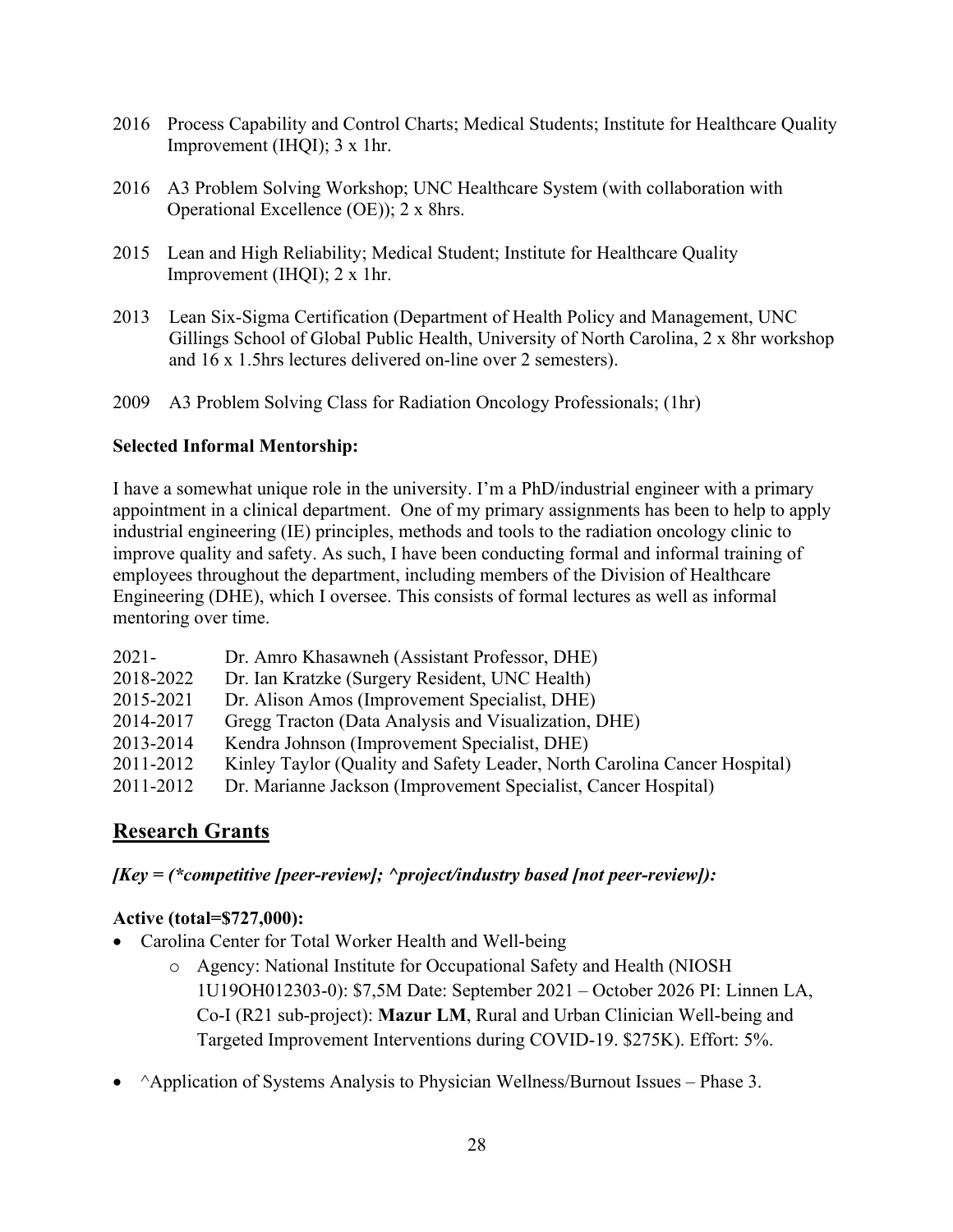- o Agency: Physician Network, University of North Carolina Healthcare System: \$82K. Date: August 2021 – July 2022 (PI: **Mazur LM**. School of Medicine, University of North Carolina (UNC)). Effort: 20%.
- ^Application of Continuous Quality Improvement (CQI) to COVID 19 Priority Issues.
	- o Agency: Physician Network, University of North Carolina Healthcare System: \$370K. Date: August 2021 – July 2021 (PI: **Mazur LM**. School of Medicine, University of North Carolina (UNC)). Effort: 40%.

# **Completed (total=\$3,192,000):**

- \*Simulation-based Research to Enhance Performance of Radiation Therapists.
	- o Agency: AHRQ Advances in Patient Safety through Simulation Research (R18 HS023458-01): \$800K Date: April 2018 – March 2021 PI: **Mazur LM**, School of Medicine, University of North Carolina (UNC). Effort: 25%).
- \* To Quantify the Impact of the Existing vs. Enhanced Work Configuration of Radiation Therapy Technicians on Workload, Situation Awareness and Performance during Pretreatment QA Tasks.
	- o Agency: AHRQ Small Research Projects (R03): \$100,000 Proposed Date: September 2018 – August 2020 (PI: Mosaly P, Co-PI: **Mazur** LM, School of Medicine, University of North Carolina (UNC)). Effort: 5%.
- ^Application of Systems Analysis to Physician Wellness/Burnout Issues Phase 2.
	- o Agency: Physician Network, University of North Carolina Healthcare System: \$328K. Date: July 2019 – June 2021 (PI: **Mazur LM**. School of Medicine, University of North Carolina (UNC)). Effort: 20%.
- ^Application of Continuous Quality Improvement (CQI) to COVID 19 Priority Issues. o Agency: Physician Network, University of North Carolina Healthcare System: \$370K. Date: August 2020 – July 2021 (PI: **Mazur LM**. School of Medicine, University of North Carolina (UNC)). Effort: 40%.
- ^Application of Neurofeedback Interventions to Residents Wellness/Burnout Issues.
	- o Agency: Physician Network, University of North Carolina Healthcare System: \$25K. Date: August 2019 – July 2020 (PI: **Mazur LM**. School of Medicine, University of North Carolina (UNC)). Effort: 20%
- ^Application of Systems Analysis to Physician Wellness/Burnout Issues Phase 1. o Agency: Physician Network, University of North Carolina Healthcare System: \$114K Date: August 2018 – July 2019 (PI: **Mazur LM**. School of Medicine, University of North Carolina (UNC)). Effort: 20%.
- \*Simulation-based Research to Enhance Patient Safety in Radiation Oncology.
	- o Agency: AHRQ Advances in Patient Safety through Simulation Research (1 R18 HS023458-01): \$750K Date: September 2014 – October 2017 (PI: **Mazur LM**. University of North Carolina (UNC)). Effort: 40%.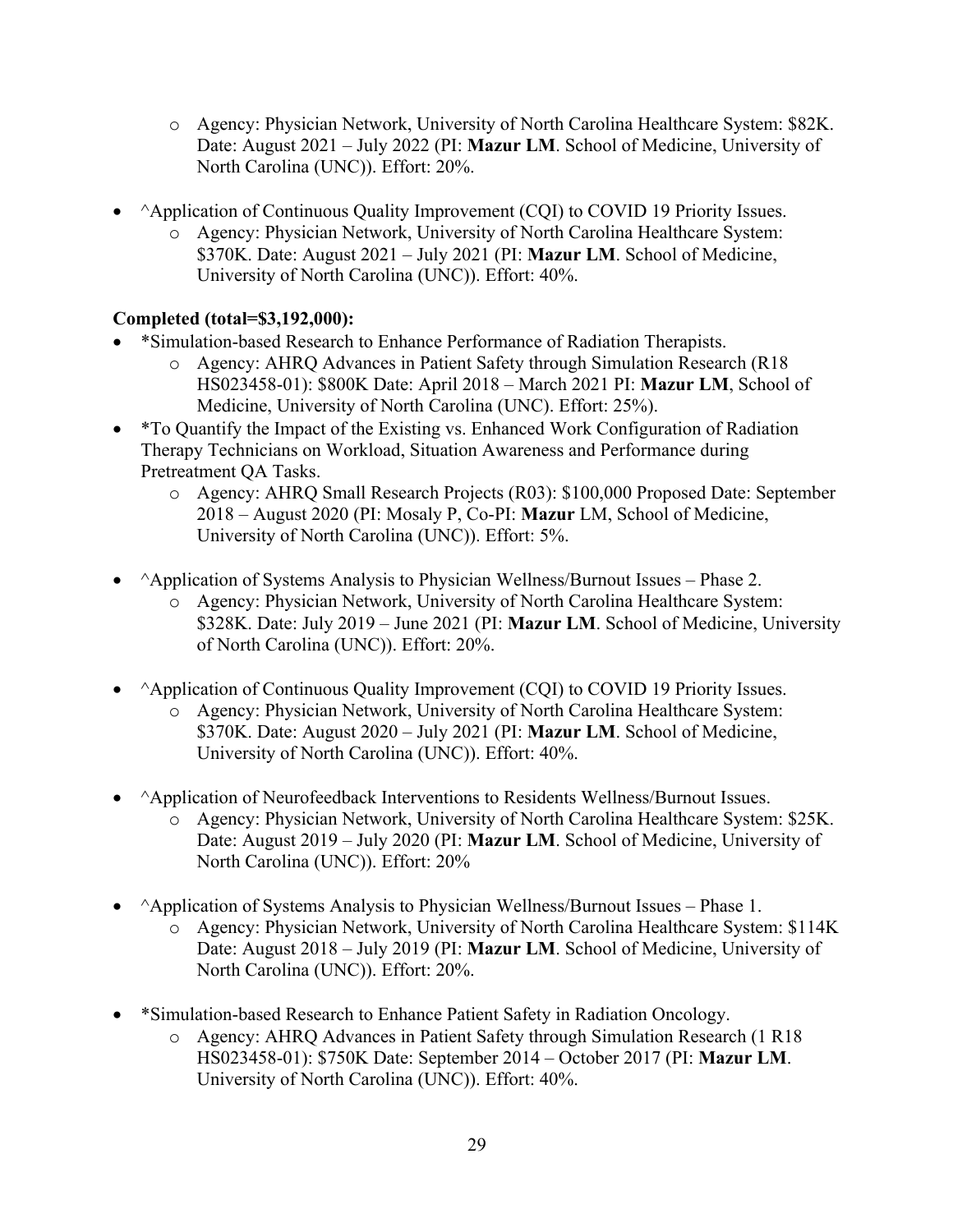- \*Enhancing Providers' Ability to Follow-up on Abnormal Test Results.
	- o Agency: AHRQ Exploratory and Developmental Grant to Improve Health Care Quality through Health Information Technology (IT) (R21 HS024062-01): \$300K Date: September 2015 – October 2017 (PI: **Mazur LM**. University of North Carolina (UNC)). Effort: 20%.
- \*Towards Formalizing Quality and Safety Instruction in Healthcare Curricula.
	- o Agency: NC AHEC UNC Campus Innovation Grants: \$25K Date: October 2015 October 2016 (Co-PIs: Marks L, **Mazur LM**. School of Medicine, University of North Carolina (UNC)). Effort: 50%.
- \*Objective Assessment of Workload and Performance for Clinical Tasks Requiring Human-Computer Interactions.
	- o Agency: UNC Center for Health Innovation, University of North Carolina: \$50K Date: July 2013 – June 2014 (PI: **Mazur LM**. School of Medicine, University of North Carolina (UNC)). Effort: 60%.
- ^Quantitative Evaluation of Workload, Situational Awareness and Stressors in Mosaiq-based Tasks.
	- o Agency: Elekta (radiation software/machine vendor): \$200K Date: May 2012 April 2014 (PI: **Mazur LM**. School of Medicine, University of North Carolina (UNC)). Effort: 80%.
- ^Quantitative Evaluation of Workload, Situational Awareness and Stressors in Tomotheraphy and Cyberknife-based Tasks.
	- o Agency: Accuray (radiation software/machine vendor): \$80K Date: May 2012 December 2013 (PI: **Mazur LM**, Co-PI: Chang S, School of Medicine, University of North Carolina (UNC)). Effort: 50%.
- \*Empirical Research and Evaluation of Collaborative Implementation Process of Toyota Production System (TPS) Approach to Continuous Improvement in Rural Hospitals.
	- o Agency: North Carolina Department of Health & Human Services (NC DHHS), Funding: \$25K Date: June 2009 – March 2010 (PI: **Mazur LM**, Co-PIs: McCreery and Rothenberg L, North Carolina State University (NCSU)). Effort: 60%.
- \*Evaluation of Social Connectedness and Change Management Process for Quality Improvement in Rural Hospitals.
	- o Agency: North Carolina Department of Health & Human Services (NC DHHS), Funding: \$61K Date: May 2010 – August 2011 (PI: **Mazur LM**, Co-PIs: McCreery and Rothenberg L, North Carolina State University (NCSU)). Research dissemination website: http://www.leanimplementationscience.com/ Effort: 60%.
- \*Healing North Carolina Healthcare with One Engineering Student at the Time.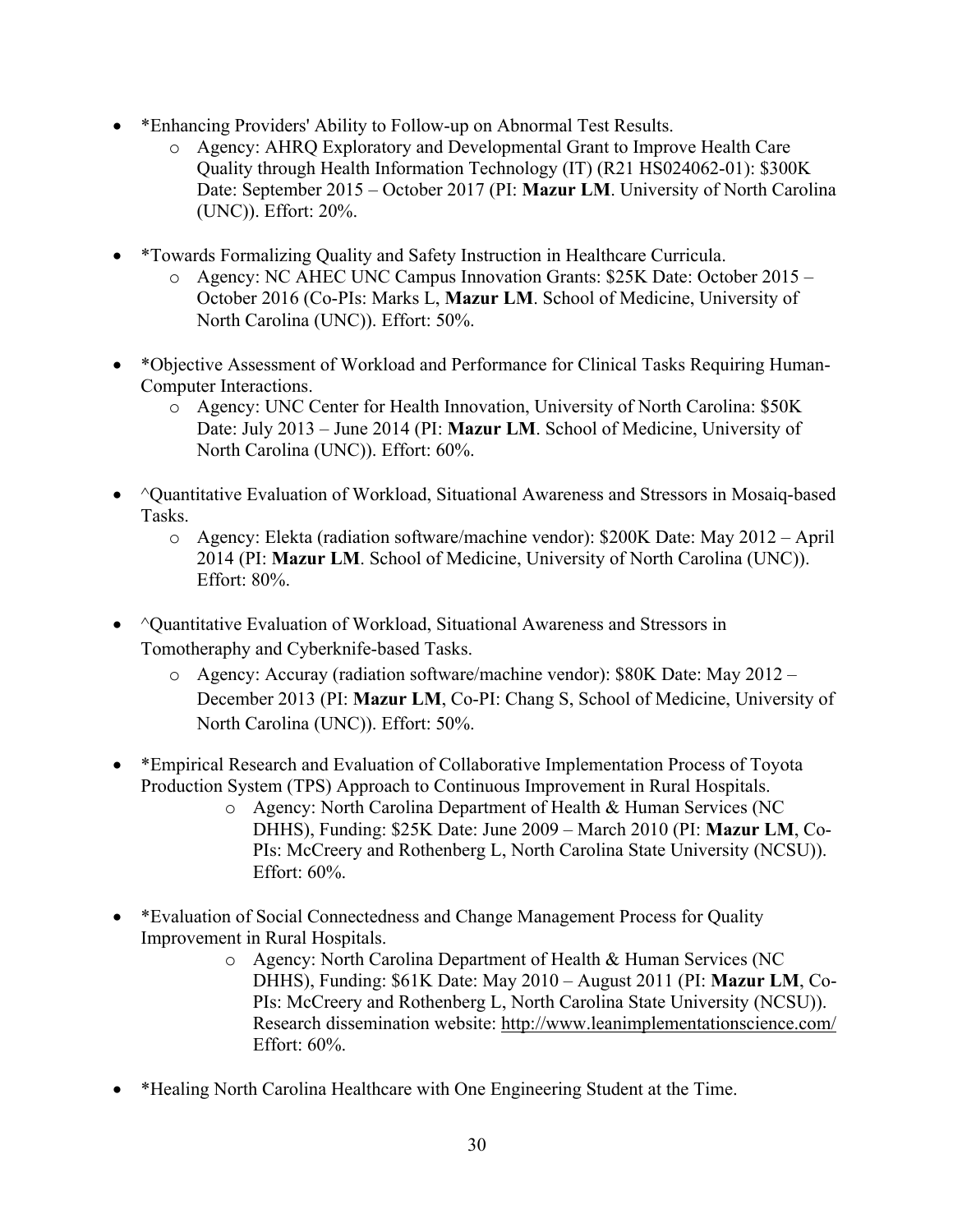- o Agency: University Extension, Engagement, and Economic Development Grants. Funding: \$10K, Date. July 2009 – June 2010 (PI: **Mazur LM**). Effort: 100%.
- ^The Analysis and Improvement of Medication Delivery Processes.
	- o Agency: Bozeman Deaconess Hospital, Bozeman, Montana. Funding: \$27K. Date: January 2008 – June 2008 (Co-PIs: Chen S-J, and Stanislao J, Montana State University (MSU); Graduate Researcher: **Mazur LM**). Effort: 60% (PhD work).
- ^The Effects of Automated Medication-Dispensing System on Medication Delivery Performance.
	- o Agency: Bozeman Deaconess Hospital, Bozeman, Montana. Funding: \$46K. Date: January 2007 – December 2007 (PIs: Chen S-J, Montana State University (MSU); Graduate Researcher: **Mazur LM**). Effort: 60% (PhD work).
- ^Medication Delivery System Mapping, Analysis and Improvement.
	- o Agency: Bozeman Deaconess Hospital, Bozeman, Montana. Funding: \$45K. Date: June 2005 – December 2006 (PI: Dr. Shi-Jie (Gary) Chen from Montana State University (MSU); Graduate Researcher: Lukasz Mazur). Effort: 60% (PhD work).

# **Professional Service**

### *University of North Carolina Health Care System*

- Advisor to the Office of the Executive Vice Chancellor and Provost Operations Efficiency (OE): 2019-present.
- Quality Improvement Oversight Committee, University of North Carolina Healthcare System: 2017-present.
- Medical Center Improvement Committee, University of North Carolina Healthcare System: 2017-present.
- Physician Wellbeing Oversight Committee, Physician Network, University of North Carolina Healthcare System: 2017-present.
- Operational Excellence Steering Committee, Provost Office, University of North Carolina: 2019-present.

# *Agency for Healthcare Research and Quality (AHRQ)*

• Healthcare Safety and Quality Improvement Research (HSQR study section meeting, October 24-25, Washington, DC, 2018.

# *Institute of Industrial Engineering (IIE)*

• Technical Vice President (TVP). Role: Overseeing institute strategic activities and dissemination efforts; Directly supporting 3 divisions (Society for Healthcare Systems, Quality and Reliability, Manufacturing and Design): 2015-2018.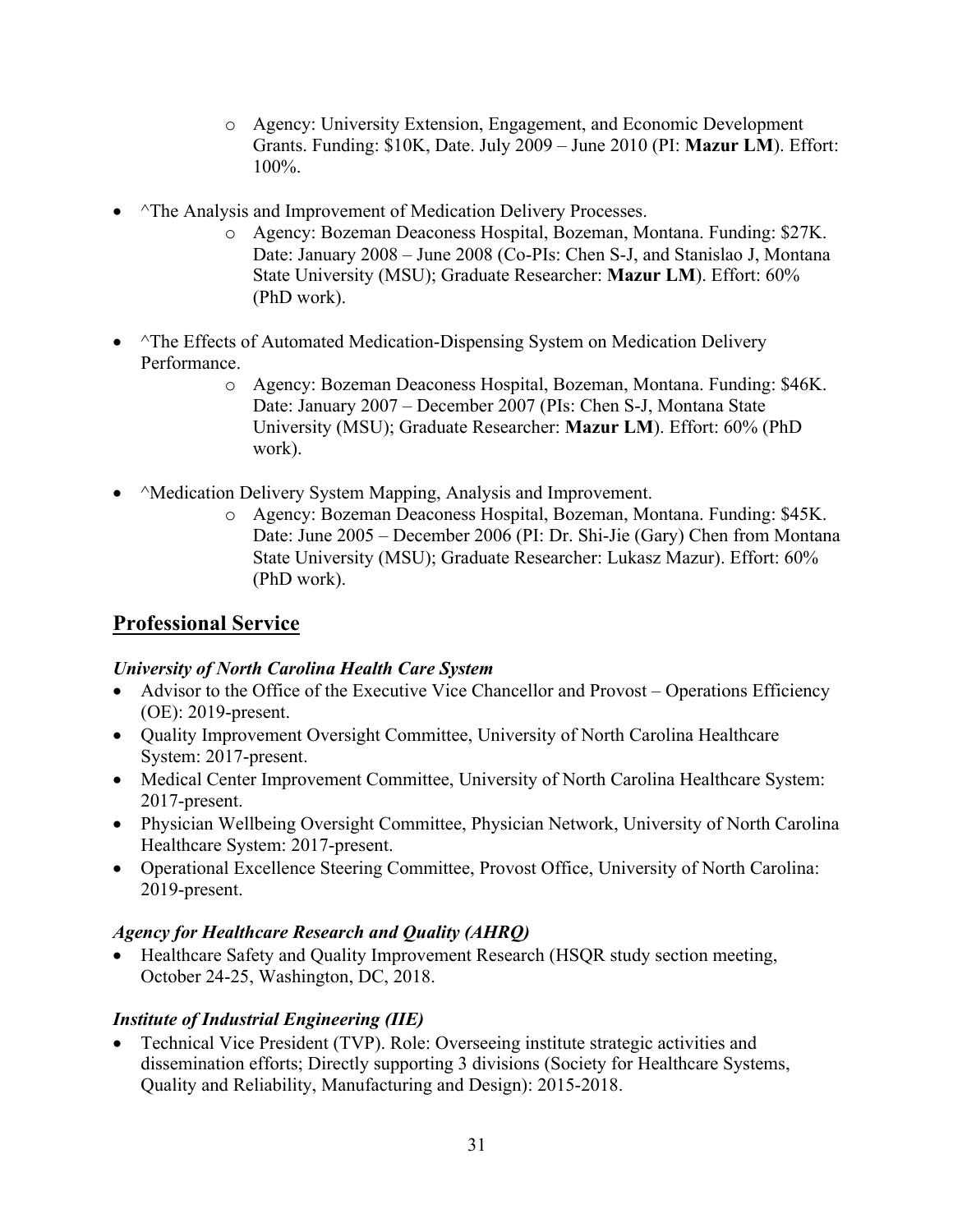• Society of Engineering and Management Systems. Role: Director of blog and Engineering Management (EM) content: 2011-2013.

### *American Society for Radiation Therapy (ASTRO)*

- Served on a committee to help create an ASTRO's Accreditation Program for Excellence (APEX) designed to define national standards for quality: 2013-2014.
- Served on a committee to help create an ASTRO's Radiation Oncology Incident Learning System (RO-ILS) designed to track errors nationally: 2013-2014.

# *American Association of Physicists in Medicine (AAPM)*

- Abstract reviewer: 2017 AAPM Annual Meeting.
- Served on the panel dedicated to patient safety during 2015 AAPM Annual Meeting.

# *Applied Human Factors and Ergonomics (AHFE)*

- Conference co-chair: Cognitive Computing and Internet of Things, Orlando, FL, July 2018
- Conference co-chair: Neuroergonomics & Cognitive Engineering, Orlando, FL, July 2018
- Invited session on *relationship between workload and performance*. International Conference on Applied Human Factors and Ergonomics, Orlando, FL, July 2016.
- Invited session on *simulation-based training*. International Conference on Applied Human Factors and Ergonomics, Orlando, FL, July 2016.
- Invited session on *lean evidence-based design*. International Conference on Applied Human Factors and Ergonomics, Orlando, FL, July 2016.
- Invited session on *usability of electronic medical records*. International Conference on Applied Human Factors and Ergonomics, Las Vegas, NV, July 2015.

# *Industrial and Systems Engineering Research Conference (ISERC)*

- Invited session on *workload and performance*. Human Factors Track, Industrial Engineering Research Conference, San Juan, Puerto Rico, 2013.
- Invited session on *implementation science for continuous quality improvement (CQI)*, Engineering Management Track, Industrial Engineering Research Conference, Orlando, Florida, 2012.
- Invited session on *change management for continuous quality improvement (CQI),* Engineering Management Track, Industrial Engineering Research Conference, Reno, Nevada, 2011.
- Invited session on *engineering reliability and patient safety in healthcare*. Engineering Management Track, Industrial Engineering Research Conference, Cancun, 2010.

### **Invited Journal Reviewer:**

JAMA Network Open American Journal of Medical Quality BMJ BMJ Open Quality BMJ Quality and Safety Joint Commission Journal on Quality and Patient Safety Journal of Healthcare Quality Health Environments Research & Design Journal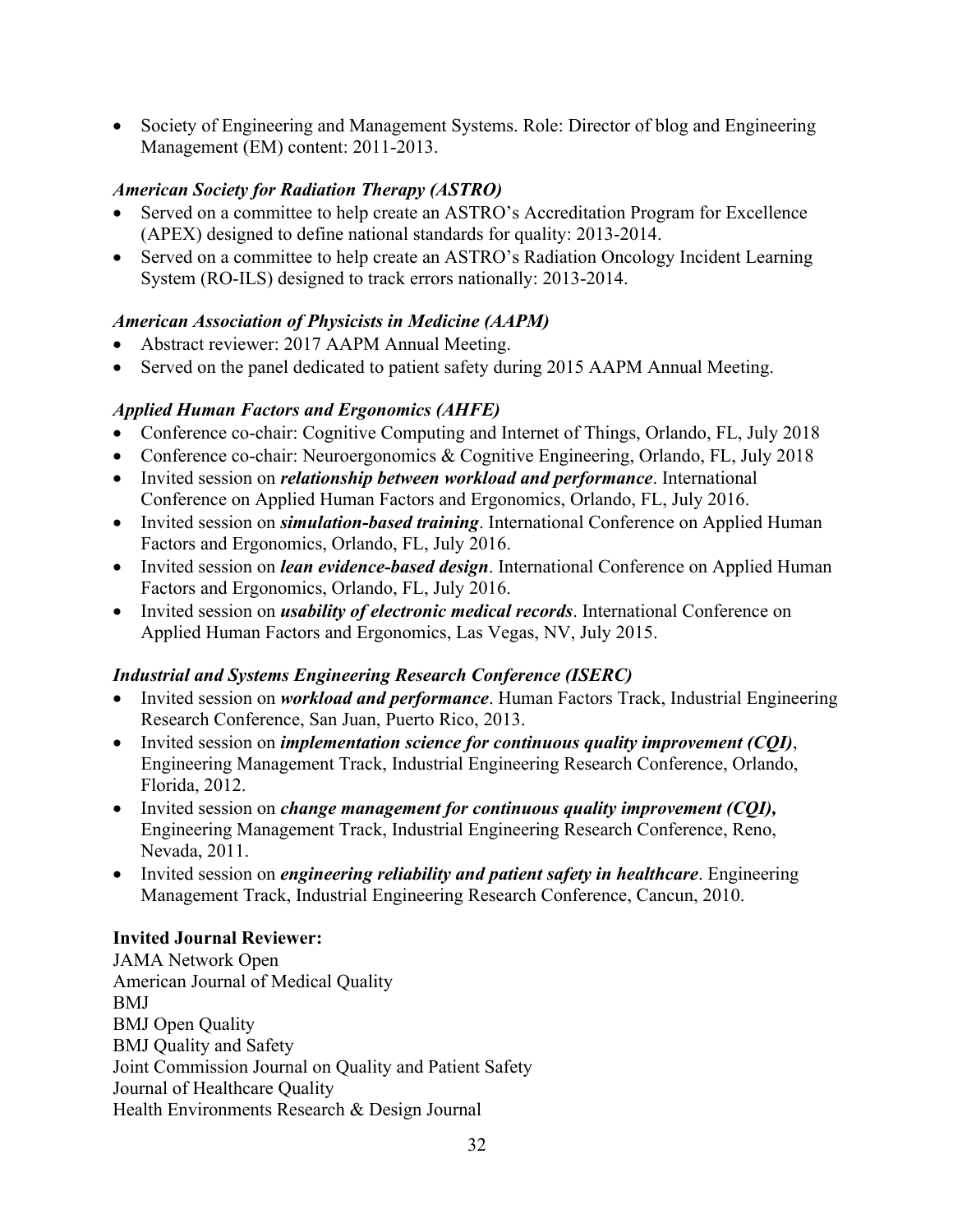Human Factors Ergonomics International Journal of Radiation Oncology, Biology and Physics Practical Radiation Oncology Journal Advances in Radiation Oncology Journal of Medical Imaging and Radiation Sciences International Journal of Industrial and Systems Engineering IEEE Transaction on Engineering Management Engineering Management Journal Journal of Industrial Engineering and Management Journal of Cognitive Engineering Computers & Industrial Engineering Applied Ergonomics Journal of Risk Management and Health Policy Journal of Hospital Administration Global Journal of Health Science

#### **Editorial Board Member**

Journal of Hospital Administration (2012-2015) Global Journal of Health Science (2012-2014)

#### **Associate Editor**

Engineering Management Journal (2012-present; focus on healthcare engineering management).

#### **Engagement on Hospital-based Projects (Selected Examples)**

2020 Safety Walk (Gemba) Implementation, University of North Carolina Hospitals, NC. 2020 Tiered Huddle System (THS) Implementation, University of North Carolina Hospitals, NC. 2019 Organizational Goals Lead – Ambulatory, University of North Carolina Hospitals, NC. 2018 Organizational Goals Lead - Ambulatory, University of North Carolina Hospitals, NC. 2017 Surgical Tower Design, Lean Team Co-Lead, University of North Carolina Hospitals, NC. 2016 Surgical Tower Design, University of North Carolina Hospitals, NC. 2012 Patient Discharge Optimization, Rex Hospital, Raleigh, NC 2011 Analysis of Throughput Capacity in Cath Lab, Rex Hospital, Raleigh, NC 2011 Schedule Optimization for Cath Lab, Rex Hospital, Raleigh, NC 2011 Analysis of Throughput Capacity in Heart Station, Rex Hospital, Raleigh, NC 2011 Schedule Optimization for Heart Station Department, Rex Hospital, Raleigh, NC 2010 Kaizen – Missing/Damaged Instruments, Rex Hospital, Raleigh, NC 2010 Implementation of Central Telemetry, Rex Hospital, Raleigh, NC 2010 Laboratory Design (Part 2), Rex Hospital, Raleigh, NC 2010 Kaizen – Food Processing, Rex Hospital, Raleigh, NC 2010 Training – Performance Excellence for Leaders, Rex Hospital, Raleigh, NC 2009 Training – Lean Fundamentals, Public Class, Wilmington, NC 2009 Training – Lean Fundamentals, Duke Hospital, Durham, NC 2009 Kaizen – Emergency Room Throughput (Part 2), Rex Hospital, Raleigh, NC 2009 Medication Reconciliation – Reliability Study, Rex Hospital, Raleigh, NC 2009 Certification – Lean Certification for Healthcare Engineers, Anaheim, CL